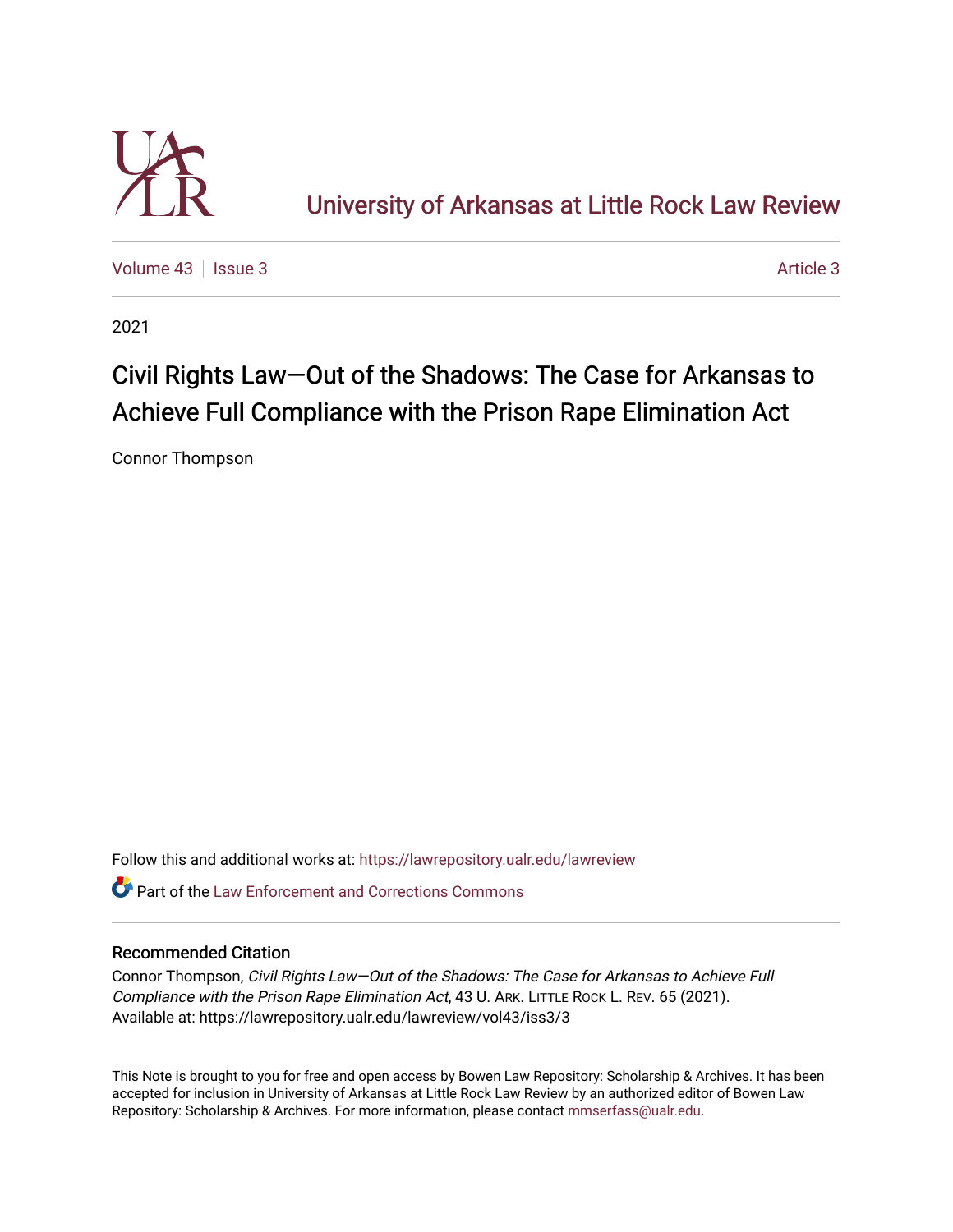# CIVIL RIGHTS LAW—OUT OF THE SHADOWS: THE CASE FOR ARKANSAS TO ACHIEVE FULL COMPLIANCE WITH THE PRISON RAPE ELIMINATION ACT

#### I. INTRODUCTION

The United States Congress passed the Prison Rape Elimination Act (PREA) in 2003, and yet in 2021, Arkansas still does not fully comply with PREA and sexual violence remains a persistent problem in Arkansas state prisons. The consequences of Arkansas's failure to protect prisoners from sexual violence can be seen in the ongoing lawsuit *Villarreal v. Dewitt*.<sup>1</sup> Leticia Villarreal, a mother and Mexican national, was sentenced in 2005 to 40 years imprisonment at the Arkansas Department of Correction (ADC) women's McPherson Unit in Newport, Arkansas for a controlled substance violation.<sup>2</sup> At the same time, Carolyn Arnett had been held at McPherson since 1999 and was serving a life sentence without parole for capital murder.<sup>3</sup> These two women sought religious solace and, in the case of Villarreal, the possibility of favorable parole review, through participation in a program called Principles and Application for Life (PAL).<sup>4</sup> PAL is an ADC program that provides "worship services, religious materials, and counseling services, to all inmates within the ADC, by community involvement of outside representation<sup>"5</sup>

PAL was run at McPherson Unit by chaplain Kenneth Dewitt, a former ADC probation officer, with authority delegated by the warden to dole out privileges and punishments.<sup>6</sup> Dewitt had a uniquely influential role at the ADC. He not only encouraged select PAL members to inform on fellow inmates but keeping in Dewitt's good graces could influence an early parole release from the Parole Board.<sup>7</sup> In 2016, Dewitt was charged with 50 counts of third-degree sexual assault against inmates at McPherson Unit and ultimately pleaded guilty to three charges.<sup>8</sup>

<sup>1</sup>*. See* Villarreal v. Dewitt, No. 1:16-CV-00163 KGB, 2017 WL 5659824 (E.D. Ark. Aug. 28, 2017); Villarreal v. Dewitt, No. 1:16-CV-00163 KGB, 2018 WL 4701788 (E.D. Ark. Sept. 28, 2018).

<sup>2</sup>*. Villarreal*, 2017 WL 5659824, at \*2.

<sup>3</sup>*. Villarreal*, 2018 WL 4701788, at \*3.

<sup>4</sup>*. Villarreal*, 2017 WL 5659824, at \*2.

<sup>5</sup>*. Id.*

<sup>6</sup>*. Id.* at \*2.

<sup>7</sup>*. Id.*

<sup>8</sup>*. Villarreal,* 2018 WL 4701788, at \*3; Melissa Jeltsen, *The Rape Victims Silenced By Their Prison Cells*, HUFFINGTON POST (Jul. 16, 2016, 8:05 AM), https://www.huffpost.com /entry/sexual-assault-prisons\_n\_578808e5e4b0867123e0893c.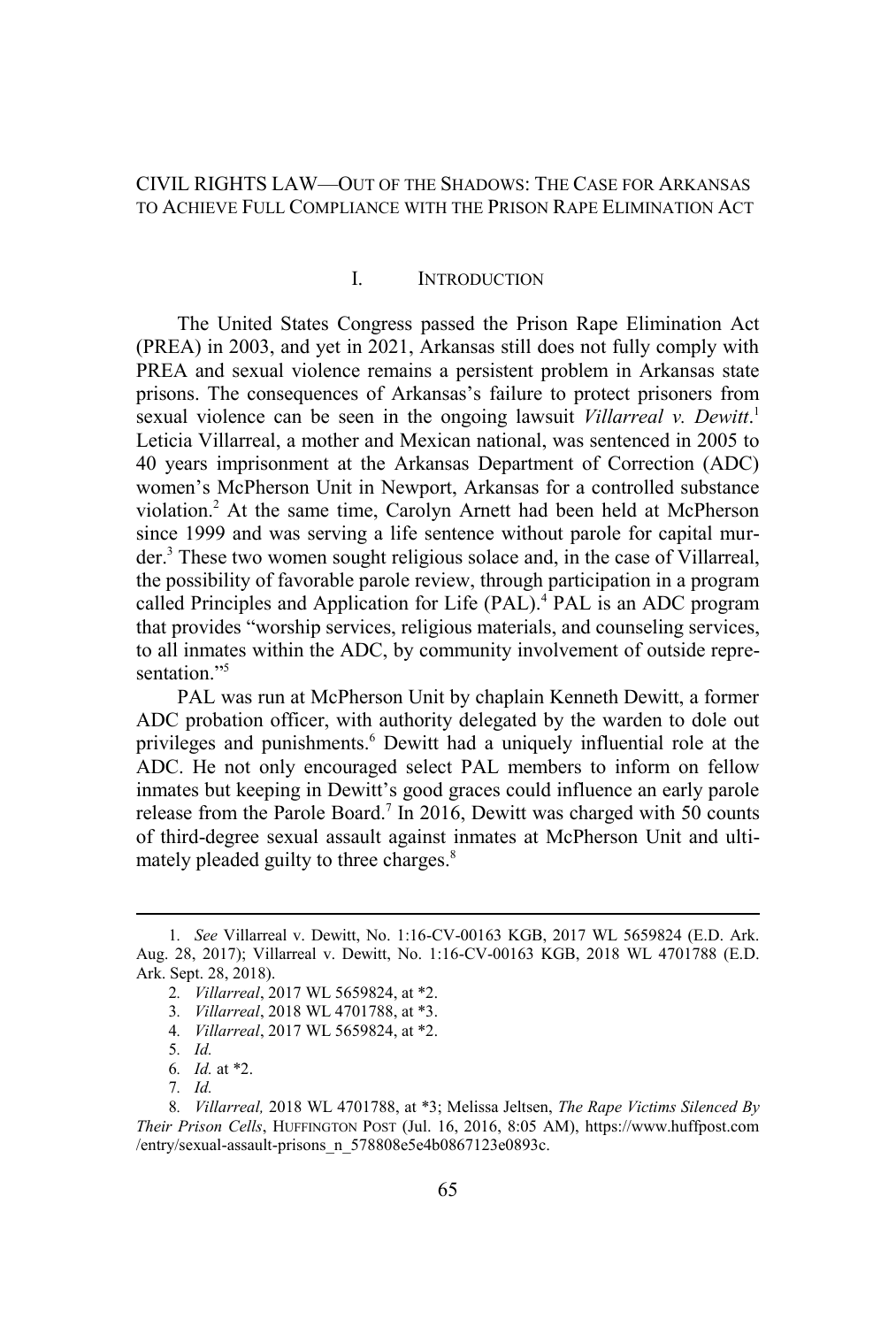Villarreal and Arnett were among Dewitt's victims, with Villarreal claiming that she was repeatedly raped and assaulted by Dewitt from January 2013 through July 2014. <sup>9</sup> She alleges in her lawsuit that Dewitt manipulated his power and authority as an ADC chaplain and conspired with corrections officers to maintain his streak of sexual violence without interference.<sup>10</sup> Arnett alleges that Dewitt assaulted her regularly from September  $2010$  until his resignation as chaplain in September 2014.<sup>11</sup> Villarreal was released from prison in 2015 and was subsequently deported to Mexico.<sup>12</sup> Arnett remains at McPherson Unit where she is serving the term of her life sentence.<sup>13</sup> On June 11, 2015, the United States Department of Justice (DOJ) announced that it was investigating allegations of sexual abuse and sexual harassment by correctional staff at the ADC McPherson Women's Prison to determine whether the prisoners there were subjected to a pattern or practice of sexual abuse in violation of their Constitutional rights.<sup>14</sup> The outcome of that investigation has not been made public.

Villarreal's case and Arnett's have been consolidated and are, at the time of writing, being litigated in the United States District Court for the Eastern District of Arkansas.<sup>15</sup> The filings and orders released up to now shed light on the ways that the ADC currently enforces internal procedures for addressing sexual violence suffered by incarcerated Arkansans.<sup>16</sup> Arkansas has adopted a "PREA" policy for its state prisons that is independent of the federal PREA statute.<sup>17</sup> The ADC PREA policy mirrors the federal PREA regulations in many respects,<sup>18</sup> but the gaps between ADC PREA policy and federal PREA regulations reveal the ways Arkansas falls short of national standards to prevent and address prison rape.<sup>19</sup>

Arkansas is one of two states, along with Utah, that as of  $2017^{20}$  has not provided an assurance or certification to the DOJ that it will reach full com-

15*. Villarreal*, 2018 WL 4701788, at n.1.

16*. Villarreal*, 2018 WL 4701788; Prison Rape Elimination Act of 2003, S. 1435, 108th Cong.

17*. See* ARKANSAS DEPARTMENT OF CORRECTIONS, ADMINISTRATIVE DIRECTIVE 15 – 29 PRISON RAPE ELIMINATION ACT (PREA) (June 9, 2017).

18*. Id.*

19*. See infra* Section III.

20. Fiscal Year 2017 is the most recent year that the Bureau of Justice Assistance has publicly released the Governors' Certification and Assurance submissions. *See Governors'*

<sup>9</sup>*. Villarreal*, 2017 WL 5659824, at \*3.

<sup>10</sup>*. Id*.

<sup>11</sup>*. Villarreal*, 2018 WL 4701788, at \*6.

<sup>12.</sup> Jeltsen, *supra* note 8.

<sup>13</sup>*. Villarreal*, 2018 WL 4701788, at \*3.

<sup>14.</sup> Press Release, U.S. Dep't of Justice, Justice Department Announces Investigation Into Allegations of Sexual Abuse at the McPherson Women's Prison in Newport, Arkansas (June 11, 2015), https://www.justice.gov/opa/pr/justice-department-announces-investigationallegations-sexual-abuse-mcpherson-womens-prison.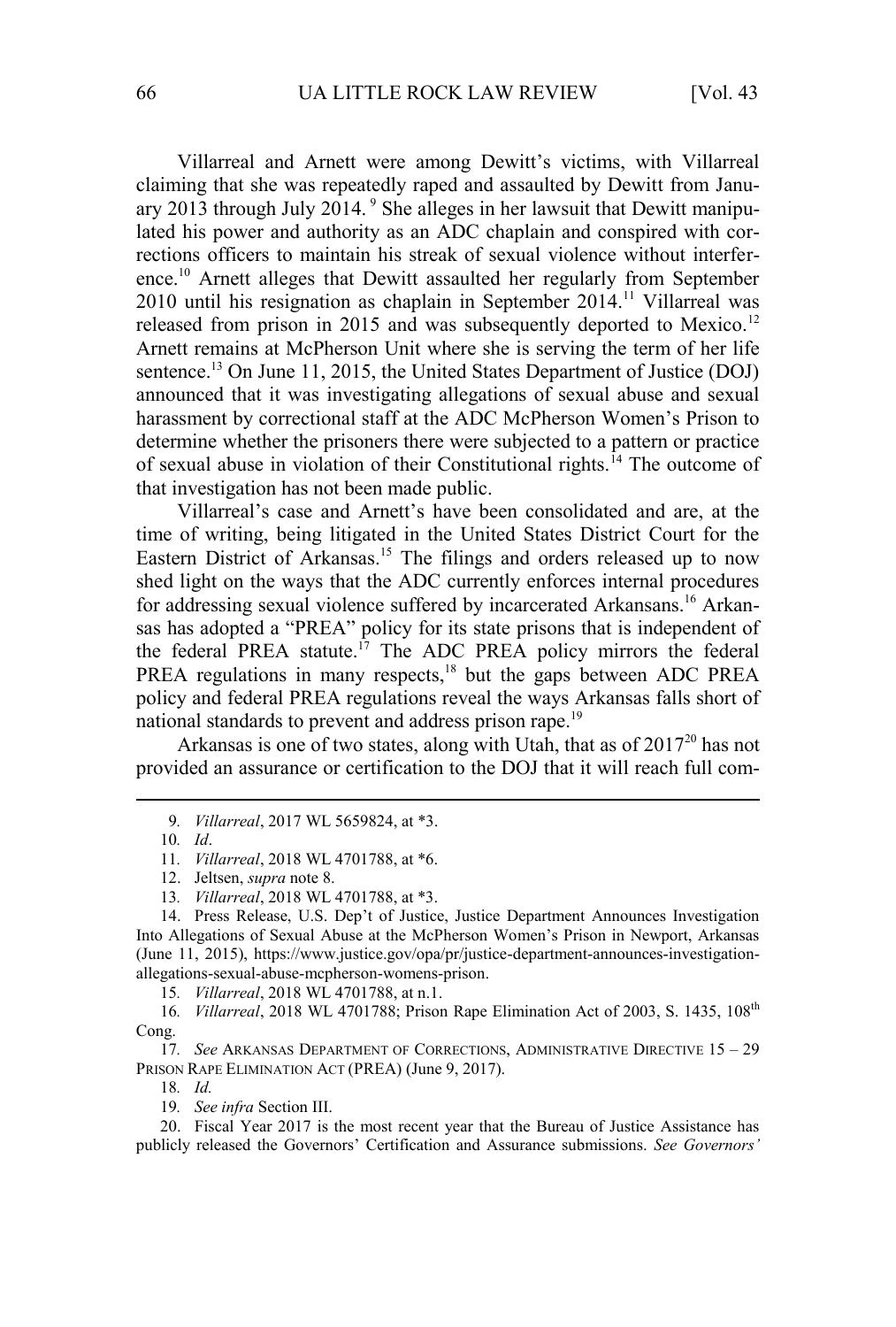pliance with PREA.<sup>21</sup> Arkansas Governor Asa Hutchinson's justification for Arkansas's failure to fully comply with PREA is a 1997 settlement and consent decree between Arkansas and the DOJ that mandates equal employment opportunities for female correctional officers in the ADC.<sup>22</sup> Hutchinson claims that the required provisions of the PREA regulations conflict with the settlement's terms.<sup>23</sup> As a consequence of this non-compliance, Arkansas does not take part in three-year PREA audits of its state-run prisons.<sup>24</sup> Further, open questions remain about the state's adherence to other requirements of PREA compliance, such as the Youthful Inmate Standard, designed to protect incarcerated children under the age of 18 in adult jails and prisons.<sup>25</sup> This note argues that, contrary to Governor Hutchinson's statement, there are no legal barriers for Arkansas to achieve full compliance with national PREA standards, and as such, Arkansas should implement those standards so that the state can better understand and address continuing sexual abuse in its prisons. This note also addresses how Arkansas's state PREA policy has created barriers for individuals who have been sexually harmed in prison and seek recompense through litigation.

Section II of this note provides the background and purposes behind the passage of PREA into federal law, a brief history of responses to prison sexual abuse in Arkansas before PREA, and an overview of current PREA procedures in Arkansas state prisons.<sup>26</sup> Section III examines the rationale for why Arkansas is currently not in full compliance with PREA and what the

26*. See infra* Section II.

*PREA Certifications and Assurances,* BUREAU OF JUST. ASSISTANCE, https://bja.ojp.gov /program/prison-rape-elimination-act-prea/overview#governor (last visited Nov. 21, 2020). However, as recently as Fiscal Year 2019, Arkansas's failure to assure or certify compliance with PREA resulted in a federal grant reduction of \$61,138 for that year. *Impact of PREA on Department of Justice Grants for Fiscal Year, 2019,* BUREAU OF JUST. ASSISTANCE, https://www.bja.gov/programs/FY2019-PREA-Grant-Impact.pdf (last visited Nov. 21, 2020).

<sup>21.</sup> U.S. Dep't of Justice, FY 2017 Certification and Assurance Submissions; John Moritz, *State: Can't fulfill prison-rape law*, ARK. DEMOCRAT-GAZETTE (May 15, 2017, 4:30 a.m.), https://www.arkansasonline.com/news/2017/may/13/state-can-t-fulfill-prison-rapelaw-201-1/.

<sup>22.</sup> U.S. Dep't of Justice, FY 2015 Certification and Assurance Submissions (June 29, 2015).

<sup>23</sup>*. Id.*

<sup>24</sup>*. See* 28 C.F.R. § 115.401(a) (2020) ("During the three-year period starting on August 20, 2013, and during each three-year period thereafter, the agency shall ensure that each facility operated by the agency, or by a private organization on behalf of the agency, is audited at least once."); 28 C.F.R. § 115.401(b) ("During each one-year period starting on August 20, 2013, the agency shall ensure that at least one-third of each facility type operated by the agency, or by a private organization on behalf of the agency, is audited."); Arkansas has not provided any PREA audit reports to the DOJ. *State PREA Submissions,* BUREAU OF JUST. ASSISTANCE, https://www.bja.gov/state-PREA-submissions (last visited Nov. 22, 2020).

<sup>25</sup>*. See infra* Section III.A.2.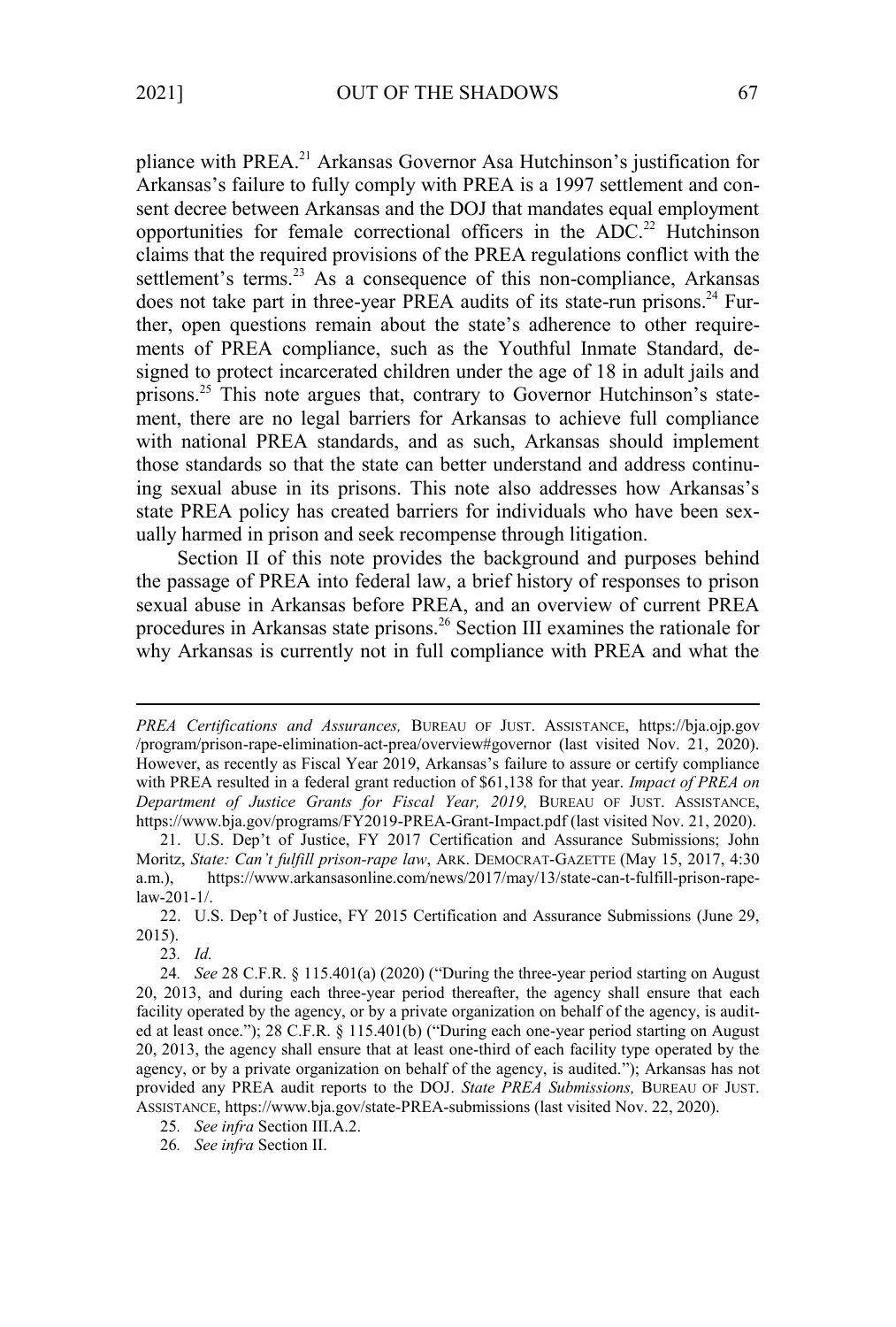effects of non-compliance mean for the state and for prisoner safety.<sup>27</sup> Finally, Section IV surveys Section 1983 prisoner rights cases in Arkansas federal district courts and examines how the ADC's PREA procedures affect the requirement of exhausting prison grievance procedures under the Prison Litigation Reform Act (PLRA).<sup>28</sup>

## II. HISTORICAL BACKGROUND AND THE PASSAGE OF PREA

Sexual violence in prison has a devastating impact on individuals and costly ramifications for the state and society. Prisoners are uniquely vulnerable to violence and exploitation, and exposure to sexual violence in prison contributes to elevated levels of depression, psychological distress, and negative long-term health outcomes, including HIV risk-related behaviors.<sup>29</sup> Incarcerated women in particular are disproportionately victims of sexual violence at the hands of correctional staff, constituting 7% of all prisoners nationwide, yet making up around 33% of substantiated custodial rape victims.<sup>30</sup> Problems tracking the scope of rape and sexual assault in prison are compounded by the fact that prison sexual violence, particularly when perpetrated by staff against prisoners, is almost certainly underreported due to the disincentives of possible retaliation by prison staff and fear of being labelled a snitch.<sup>31</sup> More than 80,000 prisoners each year experience a sexual assault, but only about  $8\%$  of prisoners report their assault.<sup>32</sup>

<sup>27</sup>*. See infra* Section III.

<sup>28</sup>*. See infra* Section IV; 42 U.S.C. § 1997e (2020); Jones v. Bock, 549 U.S. 199, 202 (2007) (upholding the requirement under the PLRA that prisoners exhaust prison grievance procedures before filing suit).

<sup>29.</sup> Tawandra L. Rowell-Cunsolo, Roderick J. Harrison, & Rahwa Haile, *Exposure to Prison Sexual Assault Among Incarcerated Black Men*, 18 J. OF AFR. AM. STUD. 54, 56 (2013).

<sup>30.</sup> Elana M. Stern, Comment, *Accessing Accountability: Exploring Criminal Prosecution of Male Guards for Sexually Assaulting Female Inmates in U.S. Prisons*, 167 U. PA. L. REV. 733, 737 (2019).

<sup>31</sup>*. Id.* at 742; Elizabeth A. Reid, *The Prison Rape Elimination Act (PREA) and the Importance of Litigation in Its Enforcement: Holding Guards who Rape Accountable*, 122 YALE L. J. 2082, 2086 (2013). According to Elizabeth Reid, a formerly-incarcerated prison rights advocate, "There was a penalty for reporting sexual abuse under PREA; a stiff penalty. Everyone knew this. So there was a decision to make. Speak up and go to the hole for months only to be found incredible. Speak up and be returned to prison and stay in the hole until your release date. Speak up and paint a great big target right on your forehead. There was no winning when you spoke up. The only option left was to be abused and not say a word."

<sup>32.</sup> Sheryl P. Kubiak, et al., *Sexual Misconduct in Prison: What Factors Affect Whether Incarcerated Women Will Report Abuses Committed by Prison Staff?* 41 LAW & HUM. BEHAV. 361, 370 (2017). This statistic is based on the difference between the number of officially reported acts of sexual violence and the number of incarcerated women in the same year who disclosed in a confidential survey that they had experienced sexual victimization.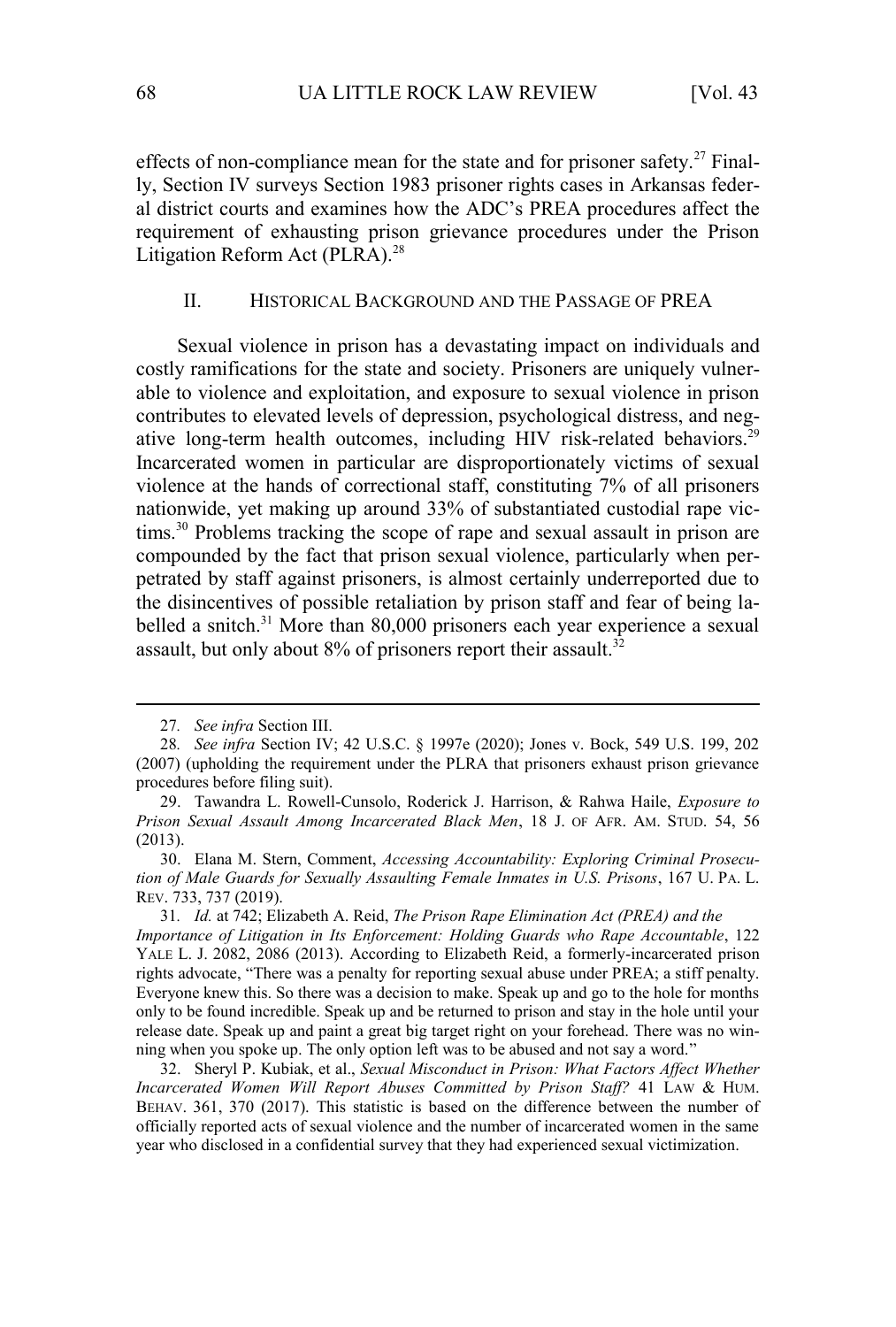#### A. Enactment of PREA

The Prison Rape Elimination Act (PREA) was passed unanimously by Congress and signed into law by President Bush in 2003.33 The Act establishes a "zero-tolerance standard" for rape and sexual assault in prisons in the United States and seeks to protect the Eighth Amendment rights of prisoners.34 The Act functions primarily by instituting a scheme of data collection on the incidence of prison rape nationwide,  $35$  calling for training and assistance to corrections professionals on the detection and prevention of sexual violence,<sup>36</sup> disbursing grant funding to federal, state, and local agencies,<sup>37</sup> and creating the National Prison Rape Elimination Commission (NPREC) to review policies that address prison sexual violence and propose standards to the Attorney General.<sup>38</sup> PREA applies to all detention facilities in the United States, including private companies contracting with the government, county jails, and juvenile facilities.<sup>39</sup>

Prior to PREA, existing studies on the incidence of rape in prison faced practical difficulties that made it difficult to ascertain the scope of the problem.<sup>40</sup> The literature on prison sexual violence was rife with methodological deficiencies such as small sample sizes, low response rates, long time horizons, and non-random sampling.<sup>41</sup> The drafters of PREA sought to improve the availability and reliability of national survey data by mandating that the Bureau of Justice Statistics (BJS) carry out a statistical review and analysis of prison rape in America for each calendar year with a sample of "not less than 10% of all Federal, State, and county prisons, and representative sample of municipal prisons."<sup>42</sup> Federal data collection and standards-setting allows for comprehensive tracking of prison rape and comparisons among jurisdictions.<sup>43</sup>

42*. PREA Data Collection Activities, 2018,* BUREAU OF JUST. STAT., https://www.bjs.gov/content/pub/pdf/pdca18.pdf (last visited Nov. 21, 2020). In the most recent Survey of Sexual Victimization nationwide, substantiated allegations of sexual victimization (where an investigation determined that the report of abuse was credible) rose from 902 in 2011 to 1,473 in 2015 (up 63%). *Id.* In 2015, "58% of substantiated incidents were perpetrated by inmates, while 42% were perpetrated by staff members." *Id.*

43*. See* Brenda V. Smith, *The Prison Rape Elimination Act: Implementation and Unresolved Issues*, 3 CRIM. L. BR. 10, 11 (2008) ("The simple requirement of data collection has created important changes that have the potential to reduce sexual violence in custody. . . .

<sup>33.</sup> Prison Rape Elimination Act of 2003, S. 1435, 108<sup>th</sup> Cong.

<sup>34. 34</sup> U.S.C. § 30302 (2020).

<sup>35. 34</sup> U.S.C. § 30303.

<sup>36. 34</sup> U.S.C. § 30304.

<sup>37. 34</sup> U.S.C. § 30305.

<sup>38. 34</sup> U.S.C. § 30306.

<sup>39. 34</sup> U.S.C. § 30309.

<sup>40</sup>*. See* Kim Shayo Buchanan, *Engendering Rape*, 59 UCLA L. REV. 1630, 1645 (2012). 41*. Id.*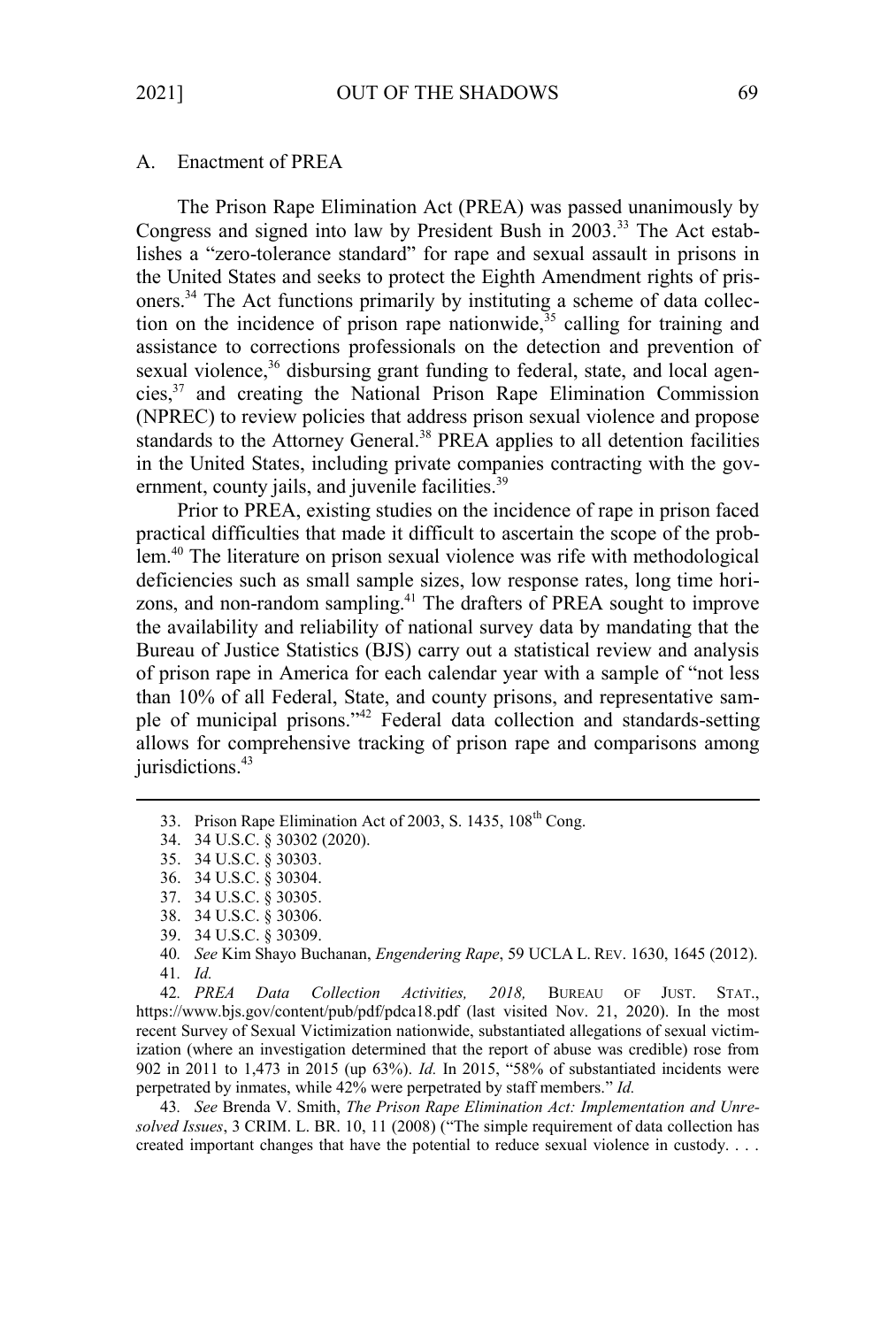PREA does not provide a private cause of action or affirmative defense for prisoners to seek justice for harm committed.<sup>44</sup> An earlier attempt to pass anti-prison rape legislation, the Prisoner Custodial Sexual Abuse Act of 1998, was focused primarily on protecting women who faced sexual harm at the hands of prison staff<sup>45</sup> and would have allowed for damage awards and attorneys' fees<sup>46</sup> as well as a registry of staff who had committed sexual abuse of prisoners.<sup>47</sup> The 1998 legislation never garnered enough support for consideration, and its failure influenced the ultimate form that PREA took as an information-gathering and standards-disseminating law that relies on voluntary top-down compliance among states rather than bottom-up rights enforcement on the part of prisoners.<sup>48</sup>

In 2012, the DOJ issued regulations implementing PREA based on the recommendations of the NPREC to the Attorney General.<sup>49</sup> The standards set forth in the regulations seek to "prevent, detect and respond to sexual abuse" through requirements in how correctional facilities hire and train their employees, screen prisoners for risk of vulnerability to sexual abuse, disseminate policies for reporting abuse, provide medical and mental health care to victims, and discipline perpetrators of sexual violence, among other requirements.50 These regulations are binding on the Federal Bureau of Prisons, but states are incentivized to comply with the regulations with the threat of reductions in federal funding.<sup>51</sup> States must have their prisons audited by external examiners at least once within a three-year cycle, and if a state's detention units are not in full compliance with PREA, the state's federal DOJ grants may be reduced by five percent unless the Governor certifies that those funds will only be used to come into full compliance. $52$ 

Finally, in 2016, Congress passed the Justice for All Reauthorization Act, which includes a requirement that the Attorney General publish all final PREA audit reports from each state-run prison on a public website.<sup>53</sup> These

Prior to enactment of PREA, there was tremendous variation in definitions between and within states about what constituted sexual violence against inmates.").

<sup>44</sup>*. See* Hendrickson v. Schuster, No. 16-CV-05057, 2018 WL 1597711, at \*12 ("[T]here is no private right of action under PREA for failure to investigate a sexual assault claim."); Alexander v. Sandoval, 532 U.S. 275, 286 (2001) (discussing the standard for determining a private right of action in federal statutes).

<sup>45</sup>*. See* Smith *supra* note 43, at n.37.

<sup>46</sup>*. Id.* at 11.

<sup>47</sup>*. Id.* at 10.

<sup>48</sup>*. Id.*

<sup>49.</sup> Press Release, U.S. Dep't of Justice, Justice Department Releases Final Rule to Prevent, Detect and Respond to Prison Rape (May 17, 2012), https://www.justice.gov /opa/pr/justice-department-releases-final-rule-prevent-detect-and-respond-prison-rape.

<sup>50</sup>*. Id.*

<sup>51</sup>*. Id.*

<sup>52</sup>*. Id.*; 28 C.F.R. § 115.401(a) (2020); 34 U.S.C. § 30307(e) (2020).

<sup>53.</sup> Justice for All Reauthorization Act, Pub. L. No. 114-324, 130 Stat. 1948 (2016).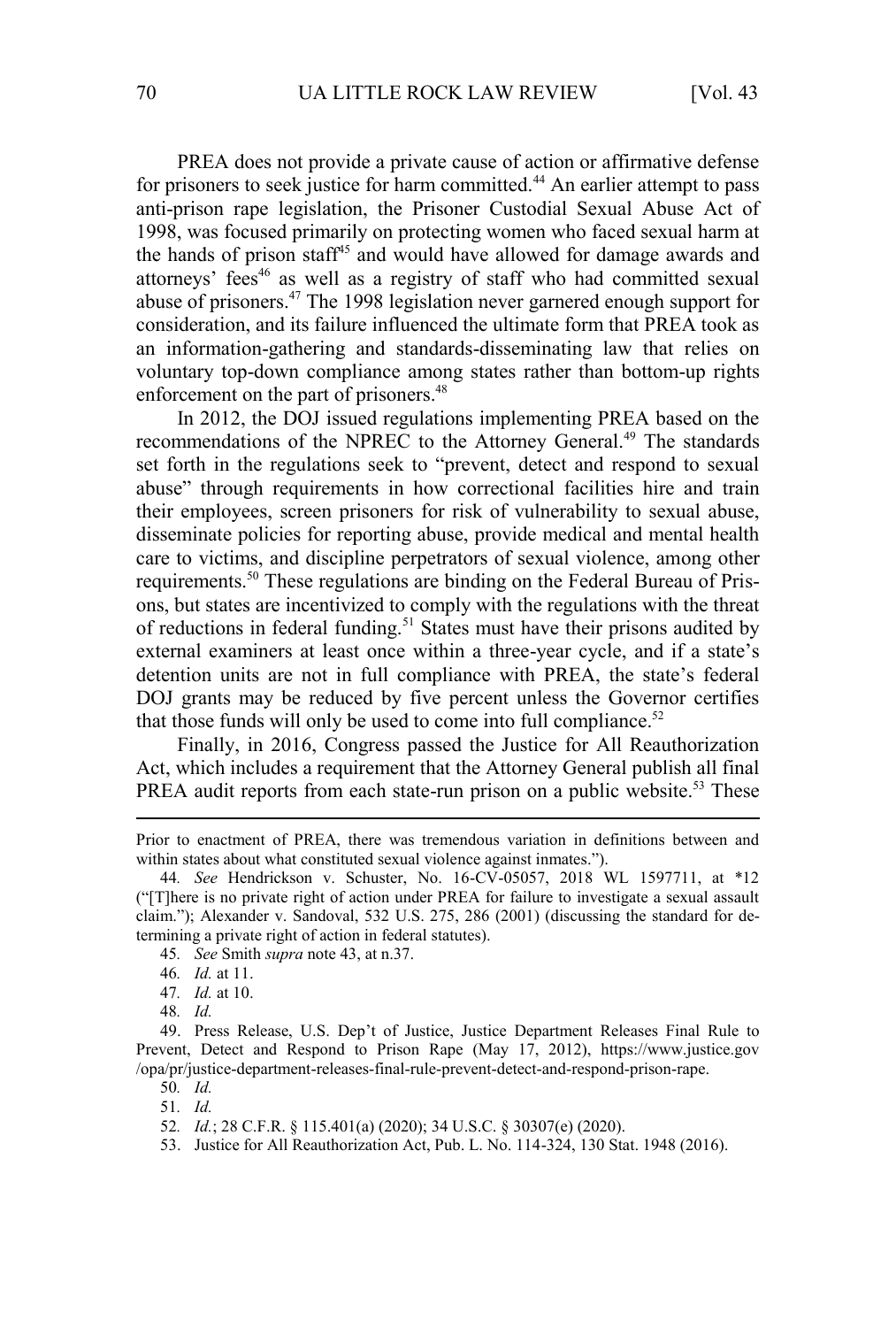reports are accessible from the Bureau of Justice Assistance website.<sup>54</sup> Arkansas has not provided PREA audit reports for any of the audit cycles listed. $55$ 

B. Sexual Violence in Arkansas Prisons

# *1. Prisoner sexual violence in Arkansas prior to PREA*

The Arkansas prison system has had a fraught history with federal oversight and regulation. In a landmark series of prisoner rights cases from the late 1960s and early 1970s, *Holt v. Sarver* I<sup>56</sup> and *Holt v. Sarver* II,<sup>57</sup> a federal judge held that the totality of the conditions of the Arkansas prison system constituted a form of cruel and unusual punishment in violation of the prisoners' rights under the Eighth and Fourteenth Amendments.<sup>58</sup> The opinions describe the hands-off approach toward inmate sexual violence in the prison barracks during this period.<sup>59</sup> Leading up to the *Holt v. Sarver* decisions, the Arkansas State Police conducted an investigation in 1966 that included interviews with over 100 inmates in the Arkansas prison system. $60$ The report documented widespread sexual abuse:

Sexual abuse of inmates by other inmates was commonplace. Sometimes such abuse was physically forced (particularly in the case of younger inmates), while in other cases sexual favors were exchanged for food. Sexual misconduct reportedly extended to prison employees, who offered preferential treatment or early release to inmates in exchange for sexual favors from the inmates' wives or female friends.<sup>61</sup>

Prior to the enactment of PREA, the Supreme Court of the United States stated in *Farmer v. Brennan* that "[b]eing violently assaulted in pris-

61*. Id.* at 38.

<sup>54</sup>*. See* BUREAU OF JUST. ASSISTANCE, *supra* note 20.

<sup>55</sup>*. Id.*

<sup>56.</sup> Holt v. Sarver, 300 F. Supp. 825 (E.D. Ark. 1969).

<sup>57.</sup> Holt v. Sarver, 309 F. Supp. 362 (E.D. Ark. 1970), *aff'd and remanded*, 442 F.2d 304 (8th Cir. 1971).

<sup>58</sup>*. Id.* at 365.

<sup>59</sup>*. Holt*, 309 F. Supp. at 377 ("In an effort to protect young men from sexual assaults, they are generally assigned to the two rows of cots nearest the front bars of the barracks, which portion of the barracks is called 'punk row.' It appears, however, that if would-be assailants really want a young man, his being assigned to the 'row' is no real protection to him. To the extent that consensual homosexual acts take place in the barracks, they are not carried out in any kind of privacy but in the full sight and hearing of all of the other inmates. Sexual assaults, fights, and stabbings in the barracks put some inmates in such fear that it is not unusual for them to come to the front of the barracks and cling to the bars all night").

<sup>60.</sup> M. KAY HARRIS & DUDLEY P. SPILLER, JR., AFTER DECISION: IMPLEMENTATION OF JUDICIAL DECREES IN CORRECTIONAL SETTINGS 36 (American Bar Association, 1976).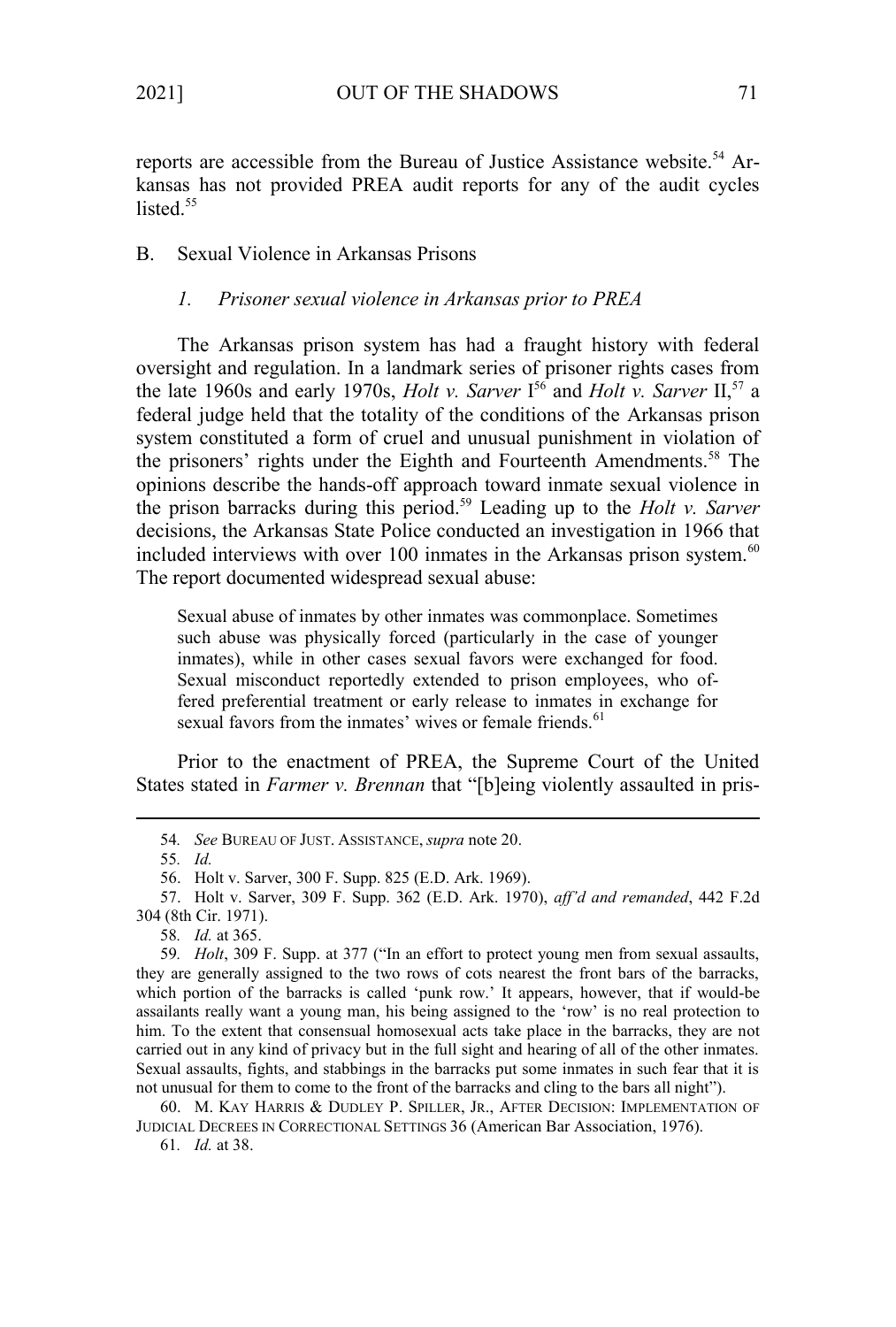on is simply not part of the penalty that criminal offenders pay for their offenses against society,"<sup>62</sup> and ruled that a prison official may be liable under the Eighth Amendment for a prisoner's sexual victimization at the hands of fellow inmates if two requirements are met: (1) the prisoner has shown that he or she is "incarcerated under conditions posing a substantial risk of serious harm," <sup>63</sup> and (2) the prison official was deliberately indifferent in both *knowing* that a prisoner faces a substantial risk of serious harm and *disregarding* the risk "by failing to take reasonable measures to abate it."<sup>64</sup>

Following *Farmer*, the Eighth Circuit in *Spruce v. Sargent* found that a prisoner incarcerated in the ADC in 1998 who had been repeatedly raped by over twenty different inmates was held in "conditions that posed a substantial risk that he would be sexually assaulted," satisfying the first prong of Farmer.<sup>65</sup> The decision came down to whether there was sufficient evidence to prove that Willis Sargent, the Unit Warden, and Larry Norris, the Associate Director of the ADC, were deliberately indifferent to the risk under the second prong of *Farmer*.<sup>66</sup> The Eighth Circuit held that evidence of Warden Sargent denying a request for the plaintiff to be separated from a cellmate who forced him to perform oral sex and testimony by Warden Sargent that prisoners had a responsibility to fight off sexual aggressors on their own were sufficient to conclude that Sargent was deliberately indifferent.<sup>67</sup> The Eighth Circuit did not find, however, that Director Norris had subjective knowledge of a significant risk to the plaintiff's safety based on a single grievance form signed by Norris in which the plaintiff complained of "being forced to cell with inmates from the general population, of being 'jumped on' by an inmate, and of mental stress."<sup>68</sup> The facts of this case reveal how even two decades after the *Holt* decisions, ADC officials prior to PREA left protection from sexual violence in the hands of the incarcerated individuals themselves.

#### *2. Arkansas PREA Procedures*

The Arkansas Board of Corrections enacted the Arkansas PREA regulations in 2005. $^{69}$  Because the 2003 federal PREA law and 2012 regulations are non-binding on states, each state has developed its own PREA policies

<sup>62.</sup> Farmer v. Brennan, 511 U.S. 825, 834 (1994).

<sup>63</sup>*. Id.*

<sup>64</sup>*. Id.* at 847.

<sup>65.</sup> Spruce v. Sargent, 149 F.3d 783, 785–86 (8th Cir. 1998).

<sup>66</sup>*. Id.* at 786.

<sup>67</sup>*. Id.*

<sup>68</sup>*. Id.*

<sup>69.</sup> ARK. BOARD OF CORRECTIONS, Administrative Regulation 413.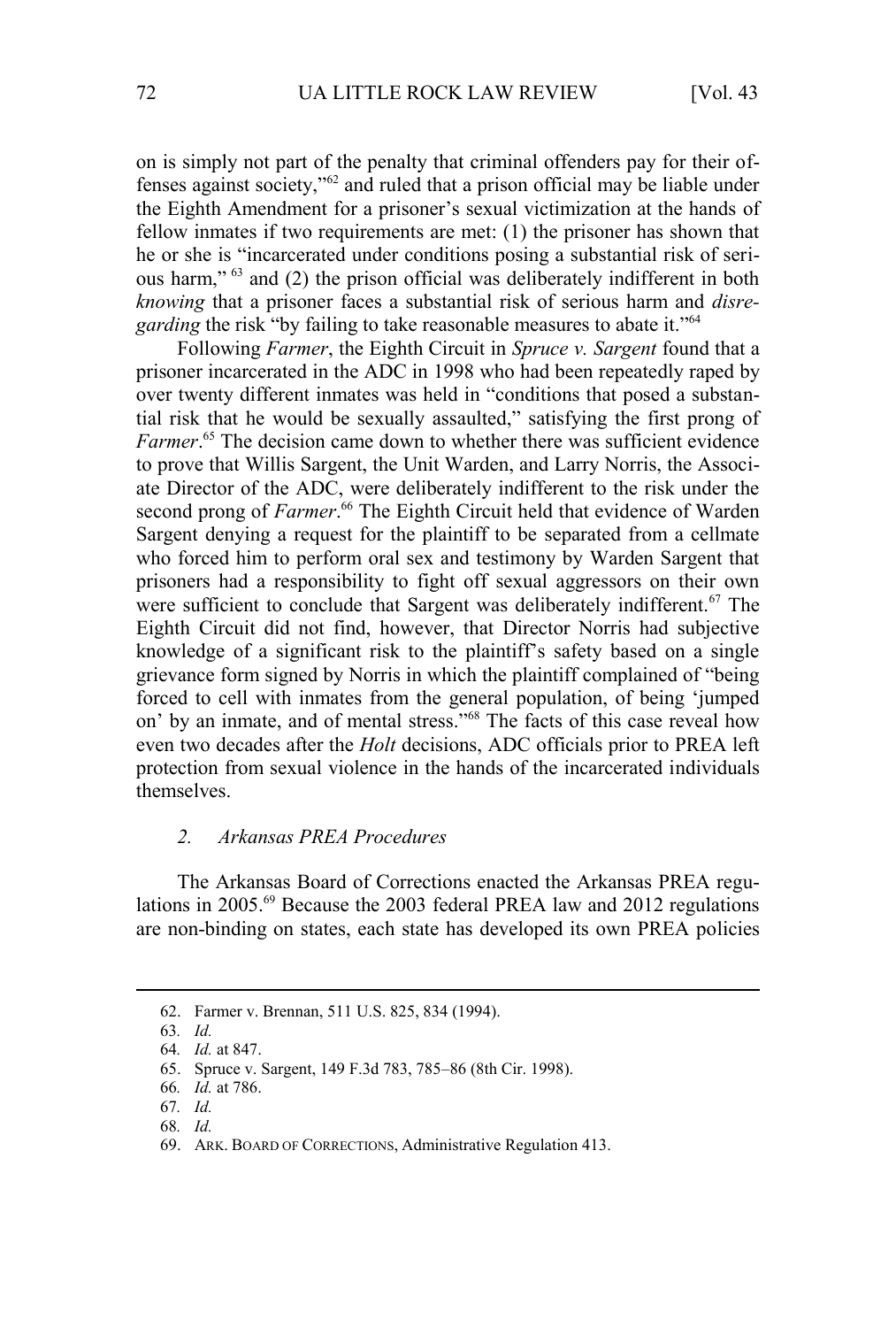that apply to its state Department of Corrections.<sup>70</sup> The PREA policy for the ADC is codified in Administrative Directive  $15-29$ .<sup>71</sup> As discussed in Section III, *infra*, Arkansas PREA policies selectively match the language of the DOJ regulations and elide particular wording of the federal standards.<sup>72</sup> Additionally, because the ADC does not take part in external PREA audits as mandated under the federal PREA statute<sup>73</sup> and regulations,<sup>74</sup> there is currently no oversight into whether ADC prisons are upholding federal PREA standards in practice.<sup>75</sup>

Arkansas participates in the BJS Survey of Sexual Violence, and the data collected that is responsive to the Survey is released publicly in the ADC's Annual PREA Report.<sup>76</sup> These reports provide aggregated data on substantiated PREA investigations, broken down by categories such as the type of sexual violence (e.g., inmate-on-inmate, staff sexual misconduct), the time and location of the incident (e.g., in the dorms, common rooms, or offsite), the victims' sex or gender identity, race, and age, and the staff members' demographics, age, race, and position.<sup>77</sup> The reports also include five-year trends for particular allegations (e.g., inmate-on-inmate nonconsensual sexual acts or staff-on-inmate sexual misconduct) that have been investigated each year across the state prison system as a whole.<sup>78</sup> The BJS Survey of Sexual Violence responses from 2009–2011 suggest that prisoners in Arkansas correctional facilities were, at that time, "more than twice as likely to be the victims of a substantiated instance of sexual abuse or harassment than state and federal prisoners nationwide[.]"<sup>79</sup> The responses from

71. ARKANSAS DEPARTMENT OF CORRECTIONS, *supra* note 17.

72*. See, e.g.*, *infra* Section II.1, on the requirement that opposite-gendered staff announce their presence when entering a prison housing unit.

73. 34 U.S.C. § 30307(e)(2)(B) (2020).

74. 28 C.F.R. § 115.401 (2020).

75*. See* BUREAU OF JUST. ASSISTANCE, *supra* note 20. The DOJ, pursuant to the PREA amendment of the Justice For All Reauthorization Act of 2016, has requested from all fifty governors PREA audit reports for every detention center under the control of the state's executive branch. *FAQs for the State PREA Submissions Website,* BUREAU OF JUST. ASSISTANCE. https://www.bja.gov/state-PREA-submissions/JFARA%20Website\_FAQs FINAL 101617 508.pdf (last visited Nov. 22, 2020).

76*. CY2017 Annual PREA Report,* ARK. DEPT. OF CORRECTION, https://adc.arkansas.gov /images/uploads/CY17\_PREA\_Annual\_Report\_Final\_-\_2\_27\_2019.pdf (last visited Nov. 22, 2019).

79. Jeannie Roberts, *State Wouldn't Sign on to Prison-Rape Law Before Inquiry*, ARK. DEMOCRAT-GAZETTE (June 13, 2015, 3:59 a.m.), https://www.arkansasonline.com

<sup>70</sup>*. See* Kevin R. Corlew, *Congress Attempts to Shine A Light on A Dark Problem: An in-Depth Look at the Prison Rape Elimination Act of 2003*, 33 AM. J. CRIM. L. 157, 186 (2006) ("PREA is a good example of legislation in which the scope, tone, priority, and basic standards are set at the federal level, but the 'nuts and bolts' implementation decisions are left to the states. The Act provides general structure; corrections officials fill in the details.").

<sup>77</sup>*. Id.*

<sup>78</sup>*. Id.*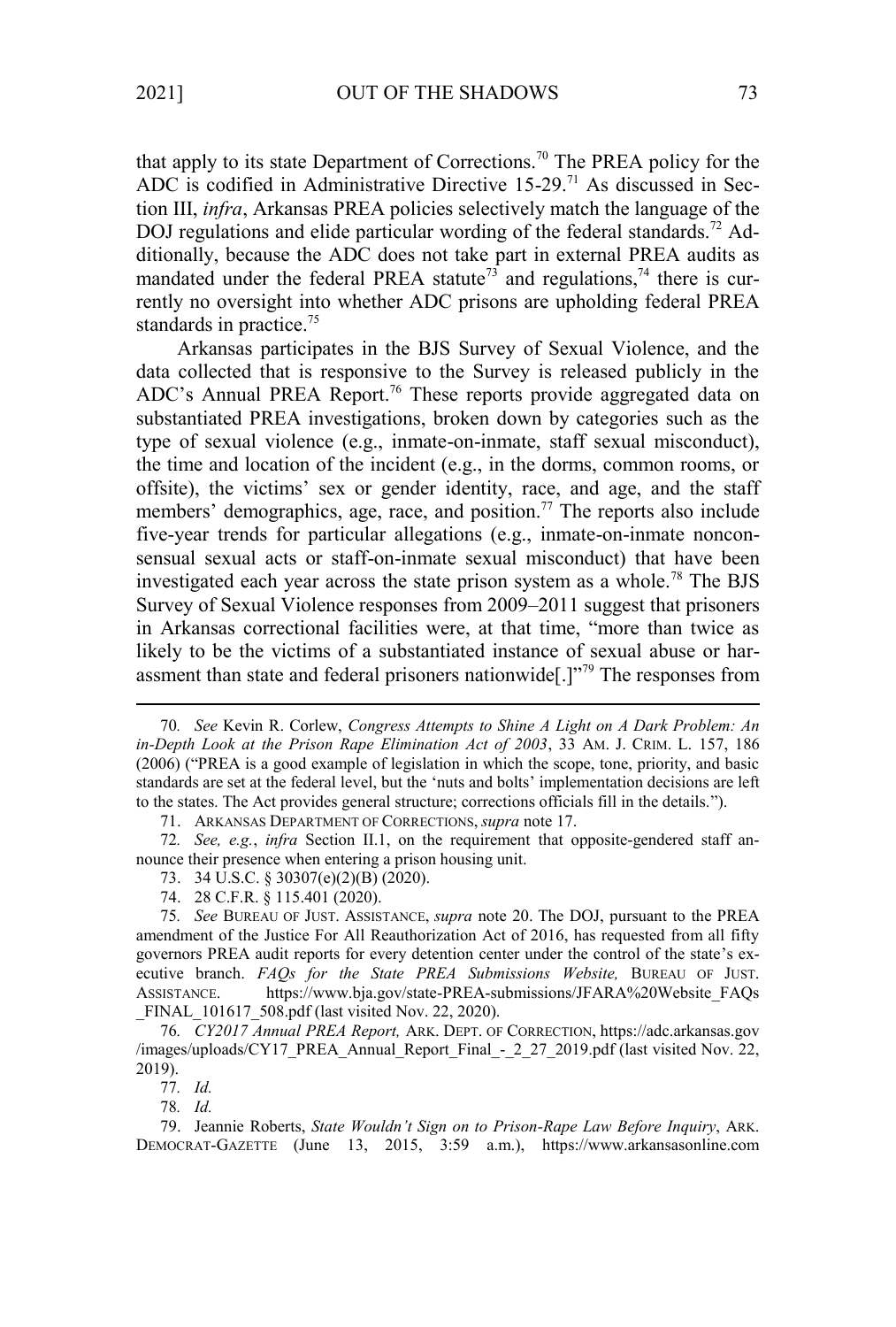the BJS 2018 National Survey of Youth in Custody reported that an Arkansas youth detention center, the Arkansas Juvenile Assessment and Treatment Center, had the sixth-highest percentage of youth reporting sexual victimization among comparable juvenile lockups across the country.<sup>80</sup>

These survey results offer a glimpse of areas where Arkansas prisoners report high rates of abuse, but without comprehensive external auditing, the state's overall rates of prisoner sexual victimization cannot be fully quantified. As discussed in Section II A, *supra*, the DOJ enforces state compliance with federal PREA standards by mandating that states have their prisons audited once every three years or risk losing five percent of their DOJ grant funds.<sup>81</sup> According to a spokesperson for Governor Hutchinson, the ADC refuses to take part in federal PREA audits because this penalty costs the state less than comprehensive auditing of the prison system that the state knows it would fail. ${}^{82}$  Without these audit reports to compare how each prison under state control is complying with each federal standard,<sup>83</sup> there is currently no federal oversight or public accountability into how the ADC carries out its written policies to address sexual violence.

#### III. ARKANSAS'S FAILURE TO FULLY IMPLEMENT PREA

#### A. Background on Arkansas's Non-Compliance with PREA

In March 2015, the Office of Justice Programs and the Office of Violence Against Women sent letters to the governors of all fifty states requesting either certification that their states were in full compliance with PREA or a letter of assurance that they would work toward complete compliance.<sup>84</sup> In May 2015, Governor Hutchinson replied in a letter to the DOJ that Arkansas "could not certify full compliance with the National PREA Standards, or submit an assurance of future compliance."<sup>85</sup> Governor Hutchinson

- 84. U.S. Dep't of Justice, *supra* note 22; Roberts, *supra* note 79.
- 85. U.S. Dep't of Justice, *supra* note 22.

<sup>/</sup>news/2015/jun/13/state-wouldn-t-sign-on-to-prison-rape-l-1; *See* Ramona R. Rantala, Jessica Rexroat, & Allen J. Beck, *Survey of Sexual Violence in Adult Correctional Facilities, 2009– 11 - Statistical Tables*, BUREAU OF JUST. STAT (Jan. 2014), https://www.bjs.gov /content/pub/pdf/ssvacf0911st.pdf.

<sup>80.</sup> Erica L. Smith & Jessica Stroop, *Sexual Victimization Reported by Youth in Juvenile Facilities, 2018*, BUREAU OF JUST. STAT (Dec. 2019), https://www.bjs.gov/content /pub/pdf/svryjf18.pdf.; Tony Holt, *Sex-abuse survey finds high rate at teen lockup in Arkansas*, ARK. DEMOCRAT-GAZETTE (Dec. 16, 2019, 7:22 a.m.), https://www.arkansasonline.com /news/2019/dec/16/sex-abuse-survey-finds-high-rate-at-tee/.

<sup>81.</sup> 28 C.F.R. § 115.401(a) (2020); 34 U.S.C. § 30307(e) (2020).

<sup>82.</sup> Moritz, *supra* note 21.

<sup>83</sup>*. See* PREA Audit Report Template, https://www.prearesourcecenter.org/sites/default /files/library/Prisons%20and%20Jails\_Audit%20Report%20Template\_Version5.pdf (last visited Dec. 22, 2019).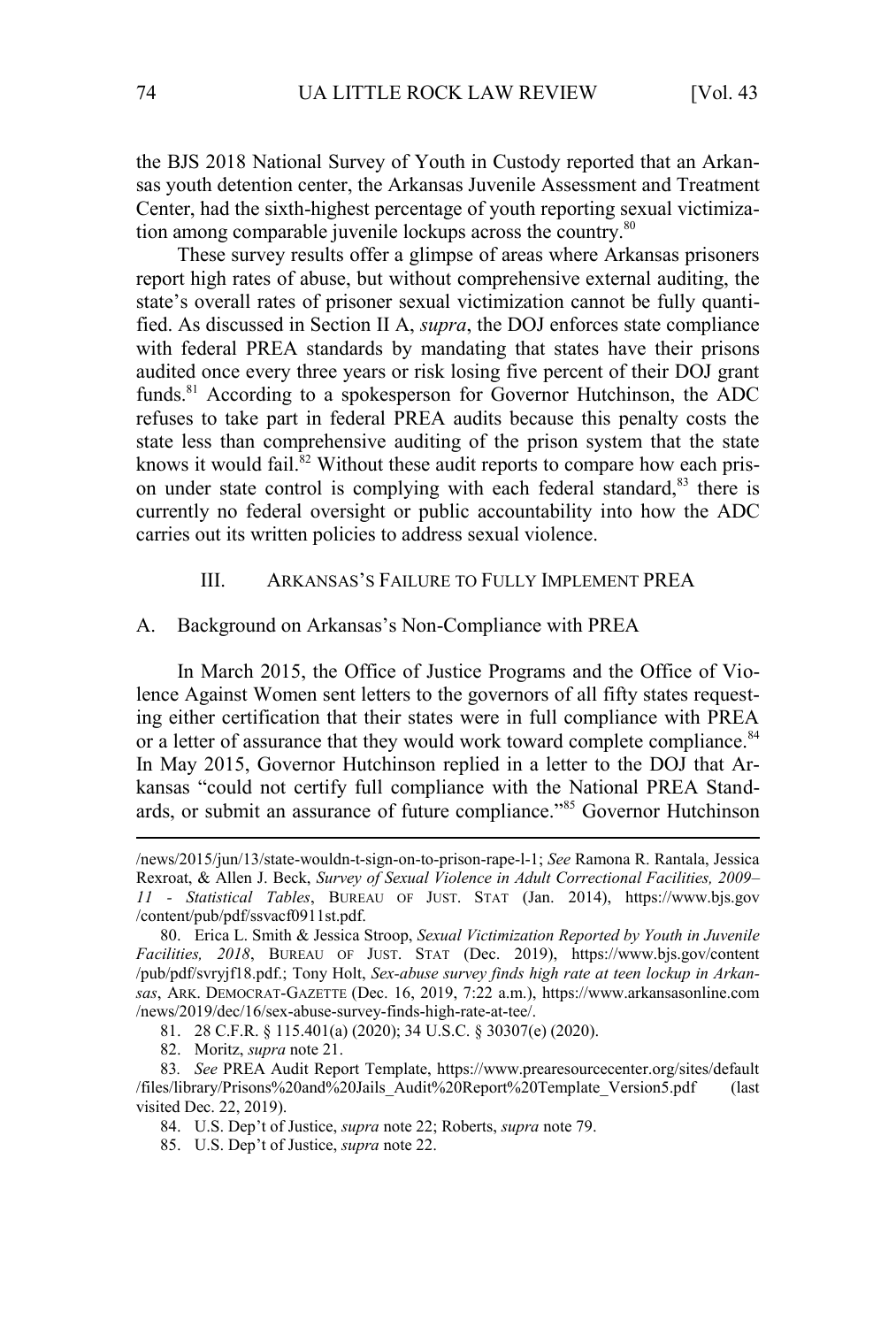stated that he did believe that the Arkansas Community Correction Department would be found to be in full compliance with national PREA standards were it subject to an audit.<sup>86</sup> However, "ADC cannot fully comply with the limits to cross-gender viewing and searches found in 28 § C.F.R. 115.15, due in part to the terms of a settlement in *United States v. Arkansas*." <sup>87</sup> This 1997 settlement resolved a Title VII suit filed by the DOJ in 1995 alleging gender discrimination in hiring and placement of female correctional officers in male prison facilities.<sup>88</sup> Furthermore, the letter included that the state's juvenile corrections system, the Division of Youth Services (DYS), was not fully compliant with PREA either.<sup>89</sup> Wendy Kelley, the Director of the ADC during this time, gave further elaboration of the justifications for Arkansas's non-compliance with PREA in a newspaper interview.<sup>90</sup>

In the sections that follow, this note will address the justifications offered by Governor Hutchinson and Director Kelley for non-compliance with federal PREA standards and argue that the 1997 consent decree does not pose a true legal barrier to full compliance and that Arkansas should enact further measures to protect prisoners that are vulnerable to sexual victimization.

## *1. Title VII and Cross-Gender Contact*

The specific PREA regulation on cross-gender viewing and searches identified by Governor Hutchinson in his letter as being in conflict with the state's gender discrimination settlement specifies that a prison "shall not conduct cross-gender strip searches or cross-gender visual body cavity searches (meaning a search of the anal or genital opening) except in exigent circumstances or when performed by medical practitioners."91 The regulation also does not permit cross-gender pat-down searches of incarcerated women for prisons with a population of fifty inmates or more; prevents opposite-gendered staff from viewing the breasts, buttocks, and genitalia of incarcerated people while they are showering, changing and performing bodily functions; requires opposite-gendered staff to announce their presence before entering a housing unit; and prevents staff from physically examining transgender or intersex incarcerated people for the sole purpose of determining that person's gender.<sup>92</sup> This language from the federal standards has been incorporated into the ADC's PREA Administrative Directive, ex-

<sup>86</sup>*. Id.*

<sup>87</sup>*. Id.*

<sup>88</sup>*. Id*.

<sup>89</sup>*. Id.*

<sup>90.</sup> Roberts, *supra* note 79.

<sup>91.</sup> 28 § C.F.R. 115.15(a) (2020).

<sup>92.</sup> 28 §§ C.F.R. 115.15(b), (d), (e).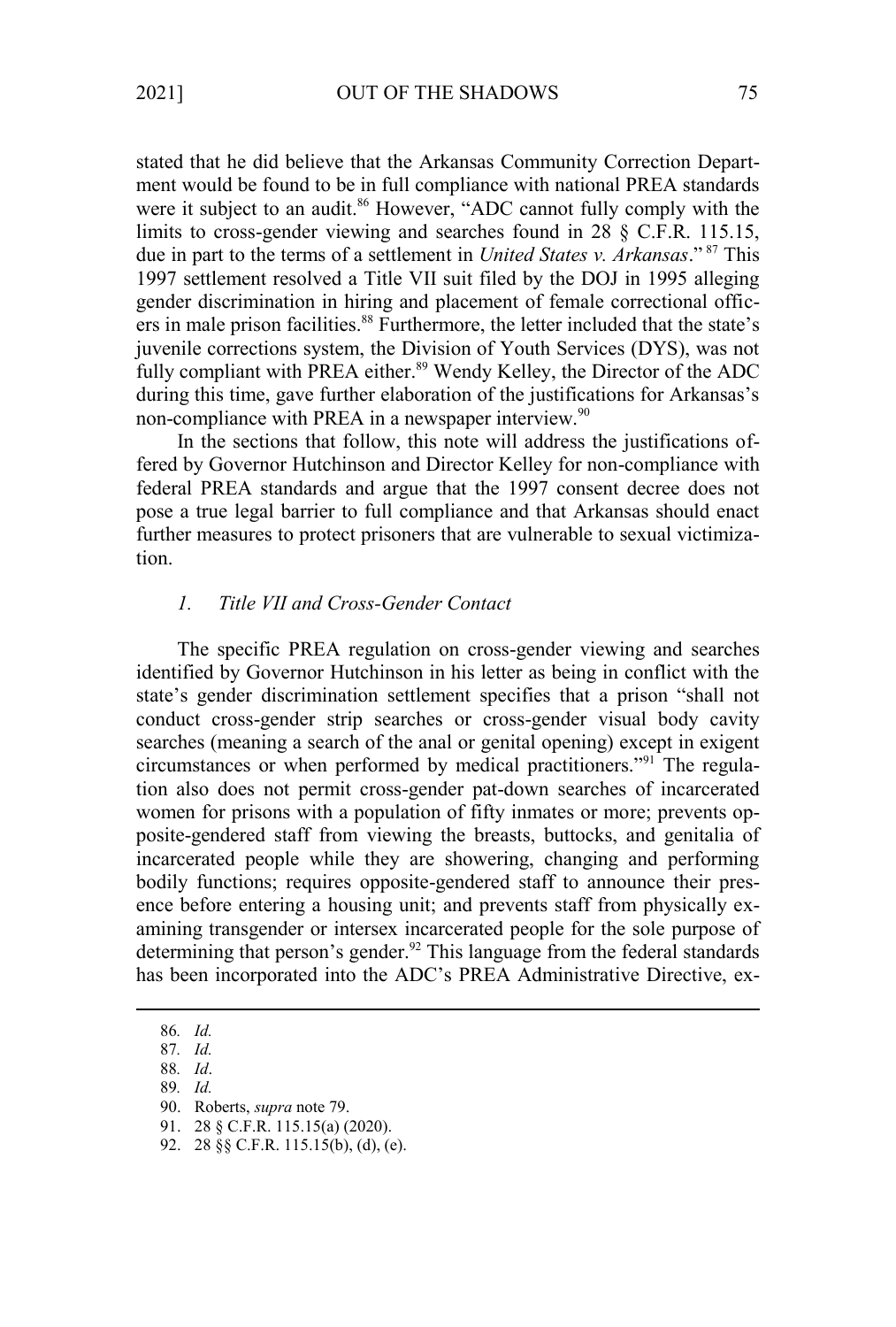cept that the language requiring opposite-gendered staff to announce their presence when entering a housing unit is not included in Arkansas's PREA policy.<sup>93</sup>

The \$7.2 million settlement that serves as the rationale for Arkansas's current noncompliance, *United States v. Arkansas*, ended in a June 19, 1997 consent decree that ordered the State to provide employment opportunities to female correctional officers on an equal basis with men.<sup>94</sup> Under the agreement, the state was ordered to "open all correctional officer positions and assignments at ADC facilities housing male inmates to women on an equal basis with men—with limited exceptions necessary to protect the privacy interests of male inmates."95 The consent decree makes a specific exception that "the ADC shall not be required to assign a female correctional officer to conduct a strip search of a male offender. A strip search involves the removal of all of an inmate's clothing."<sup>96</sup> Therefore, the consent decree specifically excepts women under its terms from having to do the kinds of invasive searches prohibited under PREA regulation 28 § C.F.R. 115.15(a).

Furthermore, the consent decree is silent about restricting *male* staff from engaging in any of the conduct prohibited under the PREA regulations, and the following case law suggests that if male staff were to bring a lawsuit in response to restrictions on their duties to perform invasive searches of cross-gender inmates, their lawsuit would not prevail.<sup>97</sup> Thus there is no legal barrier in the consent decree nor the case law preventing Arkansas from complying with the audit requirement.

In a case brought by male correctional officers on the basis of sex discrimination for their denial of positions that require strip and cavity searches of inmates in a women's prison, the Sixth Circuit held that gender is a bona fide occupation qualification (a "BFOQ") under Title VII of the Civil Rights Act of 1964 for positions that require those specifically invasive tasks.<sup>98</sup> The Sixth Circuit reasoned that the Michigan Department of Corrections (MDOC) was owed deference in its determination that male corrections of-

96*. Correctional Discrimination Elimination Decree,* C.A. No. LR-C-95-543, at 4.

<sup>93.</sup> ARKANSAS DEPARTMENT OF CORRECTIONS, *supra* note 17, at 11–12.

<sup>94.</sup> United States v. Arkansas *(Correctional Discrimination Elimination Decree)*, C.A. No. LR-C-95-543 (E.D. Ark. June 19, 1997).

<sup>95.</sup> Press Release, U.S. Dep't of Justice, Justice Department Reaches Agreement with Arkansas Corrections System Ensuring Equal Employment Opportunities for Women (Apr. 14, 1997), https://www.justice.gov/archive/opa/pr/1997/April97/152cd.htm.

<sup>97</sup>*. See, e.g.,* Everson v. Mich. Dep't. of Corrs., 391 F.3d 737 (6th Cir. 2004); Tharp v. Iowa Dep't. of Corrs., 68 F.3d 223 (8th Cir. 1995); Breiner v. Nevada Department of Corrections, 610 F.3d 1202 (9th Cir. 2010).

<sup>98</sup>*. Everson*, 391 F.3d at 753. Title VII broadly prohibits gender-based discrimination in the workplace, but the statute provides a defense "in those certain instances where ... sex ...is a bona fide occupational qualification reasonably necessary to the normal operation of that particular business or enterprise." 42 U.S.C. § 2000e–2(e) (2020).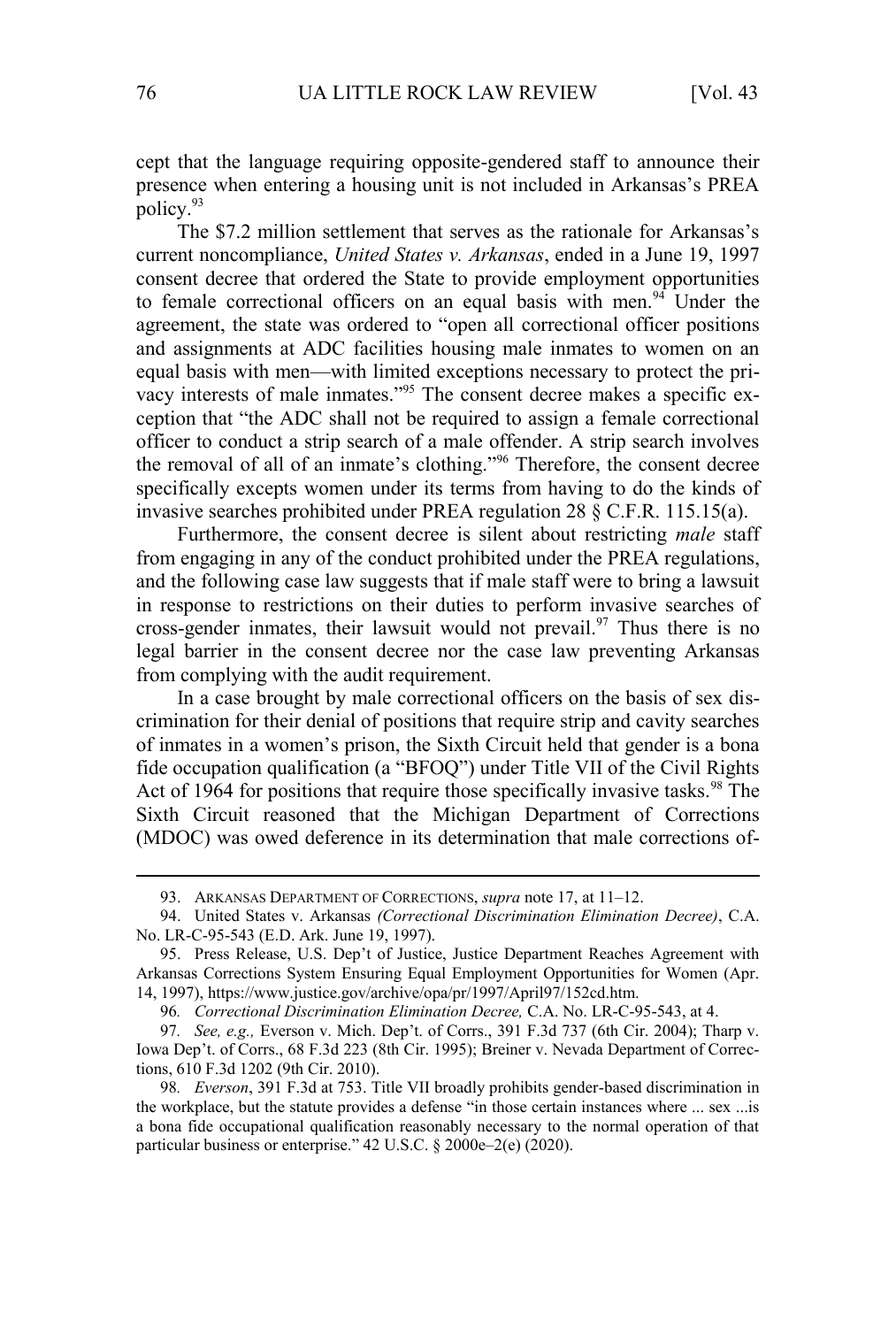from sexual abuse.<sup>99</sup> Further, the court rejected proposed alternatives to a

ficers could be excluded from female prison housing units, as this policy gets to the essence of the MDOC's mandate to safeguard female prisoners

female BFOQ, such as pre-employment psychological screening.<sup>100</sup> The Eighth Circuit decided a case in 1995, prior to the passage of PREA, that "a prison employer's reasonable gender-based job assignment policy, particularly a policy that is favorable to the protected class of women employees, will be upheld if it imposes only a 'minimal restriction' on other employees."<sup>101</sup> Factors that the court considered in determining that the prison's gender-based assignment policy imposed only minimal restrictions included that the male plaintiffs did not suffer termination, demotion, reduced pay, or lack of access to promotions as a result of the policy.<sup>102</sup> The Eighth Circuit did not address the specific issue of whether or not gender is a BFOQ in this context,<sup>103</sup> but the Sixth Circuit included favorable discussion of this case in its reasoning that gender was a BFOQ in that jurisdiction $104$ 

The Ninth Circuit held in 2010 that sex is not a BFOQ in the context of male correctional officers in Nevada challenging a women's prison's policy of only hiring women to be correctional lieutenants.<sup>105</sup> The Ninth Circuit reasoned that employers seeking to justify a BFOQ must show "a high correlation between sex and ability to perform job functions," and that employment restrictions based on preventing abuse of prisoners must be supported by evidence or logical inferences that opportunities for abuse are inherent to the position.<sup>106</sup> In the opinion of an author of an unsigned case comment on *Breiner v. Nevada Department of Corrections*, the difference between the holding of the Ninth Circuit in *Breiner* that sex is not a BFOQ and the Sixth Circuit in *Everson* that sex is a BFOQ likely comes down to the fact that the job positions at issue in *Breiner* were merely supervisory in nature, while the job positions in *Everson* involved contact between guards and inmates.<sup>107</sup> The job duties prohibited in the PREA regulations and excepted by the terms of the consent decree are the types of invasive and con-

102*. Id.* 

<sup>99</sup>*. Id.*

<sup>100</sup>*. Id.* at 756.

<sup>101</sup>*. Tharp*, 68 F.3d at 226.

<sup>103</sup>*. Id.* at 225 n.2.

<sup>104</sup>*. See Everson*, 391 F.3d at 758.

<sup>105</sup>*. Breiner*, 610 F.3d at 1216.

<sup>106</sup>*. Id.* at 1213–14 (*citing* Int'l Union v. Johnson Controls, Inc., 499 U.S. 187, 202 (1991)).

<sup>107.</sup> Case Comment, *Employment Discrimination - Title VII - Ninth Circuit Holds That Excluding Men from Supervisory Positions in Women's Prison Violates Title VII. -* Breiner v. Nevada Department of Corrections*, 610 F.3d 1202 (9th Cir. 2010)*, 124 HARV. L. REV. 1588, 1593 (2011); *Everson*, 391 F.3d at 740.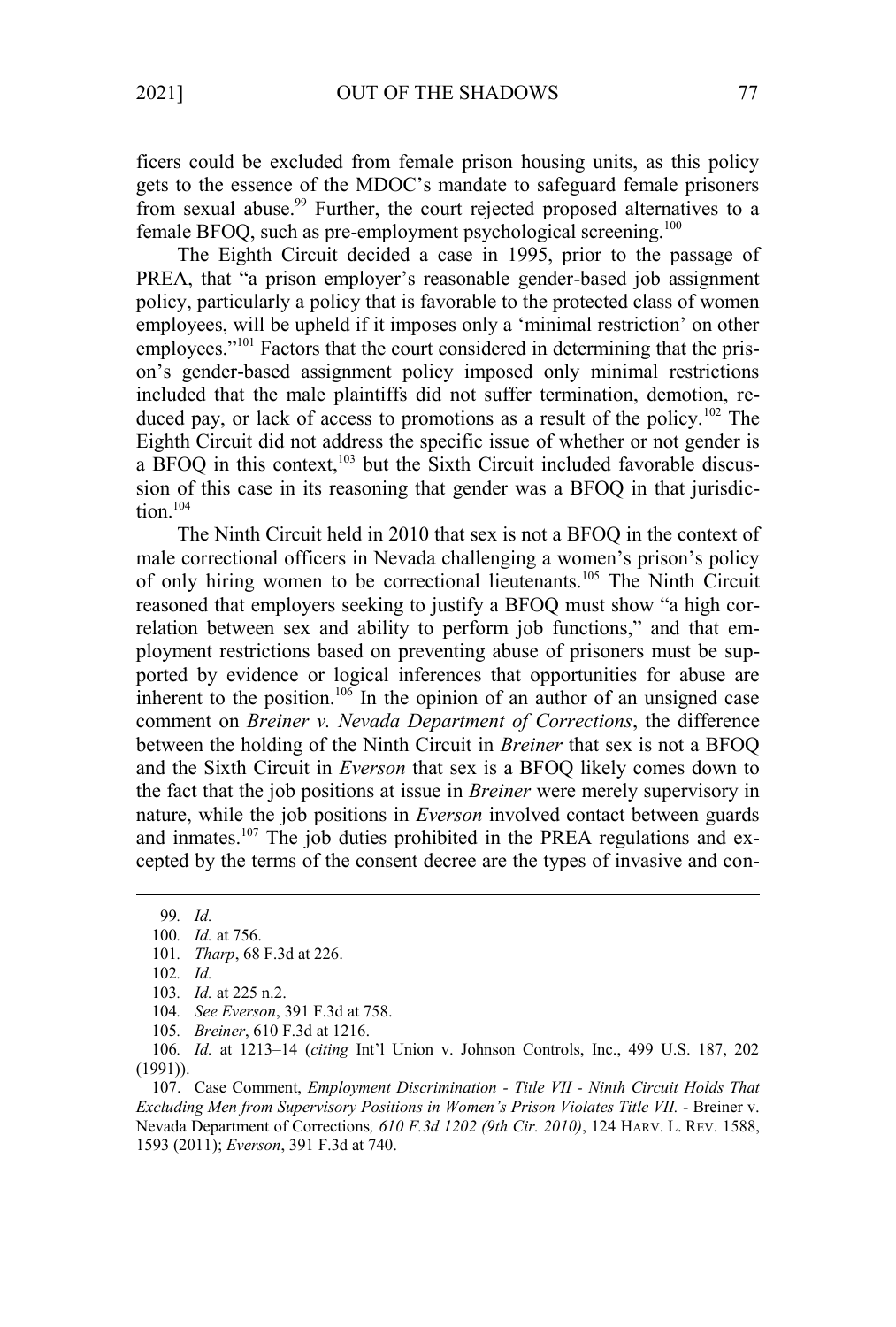tact-based tasks that the Sixth Circuit found warranted a BFOQ in its decision. Following the PREA regulations would not require that the ADC restrict its opposite-gendered prison staff from access to supervisory positions that do not involve invasive contact and cavity searches.

Therefore, applying Eighth Circuit precedent and persuasive Sixth Circuit case law to the issue of reasonable restrictions to male contact positions with female inmates, such cross-gender distinctions as mandated under the PREA regulations would violate neither Title VII nor the terms of *United States v. Arkansas*. If concern about violating the consent decree or making the ADC liable to further employment discrimination lawsuits is truly preventing the state from coming into compliance with federal PREA standards, this concern has no support from either the terms of the consent decree or the relevant case law.

### *2. Policy Arguments Against Compliance*

According to ADC Director, Wendy Kelley, should Arkansas attempt to reach full PREA compliance, "[t]he number of units where female employees could be assigned would be reduced—which means an overall reduction in female employees departmentwide."<sup>108</sup> But apart from the already-excepted restrictions on cross-gender strip searches and restrictions on viewing the genitalia of opposite sex inmates, the remaining regulations apply to male staff, not female.<sup>109</sup> Furthermore, Director Kelley's position on the requirement under federal PREA regulations that opposite-gendered prison staff announce their presence before entering a housing unit is that the practice "lessens the ability to enforce rules and conduct inspections."<sup>110</sup> Specifically, Kelley stated that the announcement guidelines in the regulations would give inmates an opportunity to hide contraband before the opposite gendered correctional officer could conduct an inspection.<sup>111</sup> This is a policy determination on the part of Director Kelley, but implementing an announcement requirement would not subject the ADC to any legal liability.<sup>112</sup> And the DOJ, in promulgating this regulation, determined that the

<sup>108.</sup> Roberts, *supra* note 79, at 4.

<sup>109</sup>*. See* 28 § C.F.R. 115.15 (2020).

<sup>110.</sup> Roberts, *supra* note 79, at 4.

<sup>111</sup>*. Id.*

<sup>112.</sup> A male prisoner in California argued that a female guard's alleged failure to announce her presence before entering his housing unit as required under 28 § C.F.R. 115.15(d) amounted to sexual harassment in violation of his rights under the Eighth Amendment, but the federal magistrate judge dismissed the claim, reasoning that such a claim on its own does not state sufficient facts to support an Eighth Amendment violation and the PREA statute's lack of a private cause of action. Hardney v. Moncus, 215CV1842KJMACP, 2016 WL 7474908, at \*4 (E.D. Cal. Dec. 28, 2016).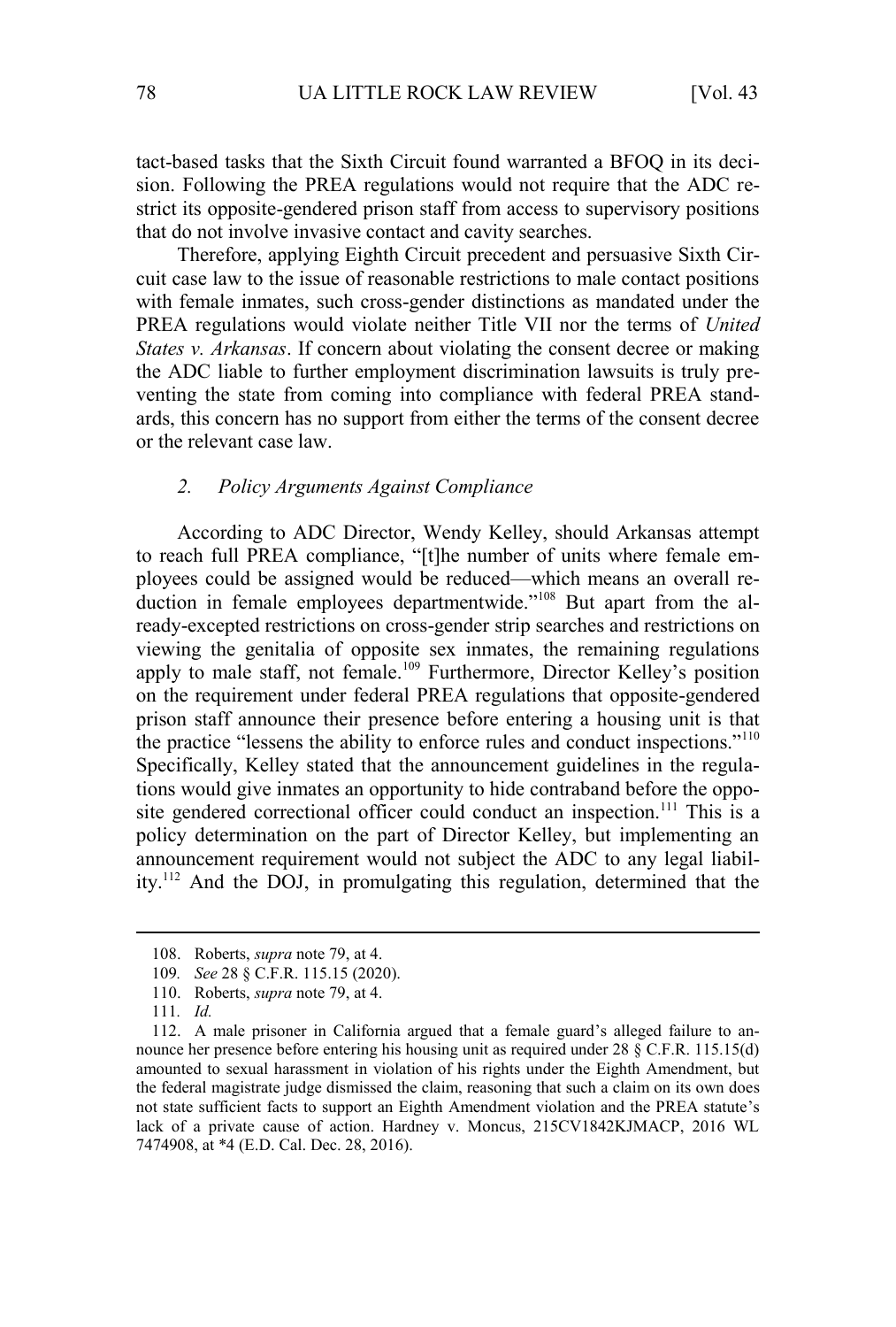interests of prisoners to be free from custodial sexual assault outweighed any concerns about contraband.

Additionally, at the time of the DOJ settlement with the state of Arkansas, the DOJ had reached similar agreements with other state corrections departments that employed similar practices, including Indiana, Massachusetts, Florida, Delaware, New Jersey, and North Carolina.<sup>113</sup> As of Audit Year 2017, the Governors of each of these states provided either certifications (New Jersey and Delaware) or assurances (Indiana, Massachusetts, Florida, North Carolina) of full PREA compliance.<sup>114</sup> For these states, a comparable consent decree with DOJ has posed no barrier to good-faith efforts at PREA compliance.

Given that the terms of the consent decree, cited by Governor Hutchinson as the primary legal barrier to full compliance with federal PREA standards,<sup>115</sup> do not conflict with the requirements of the federal regulations, Arkansas has no basis to claim that complying with federal PREA standards would open the state to additional liability. Rather, the justifications given for non-compliance are policy disagreements with, at minimum, the requirement of officers to announce their presence before entering opposite-gendered housing units,<sup>116</sup> complete adherence to the Youthful Inmate Standard,<sup>117</sup> and the expense of auditing every prison at least once every three years as required.<sup>118</sup> Arkansas's refusal to comply with the Youthful Inmate Standard deserves particular attention.

#### *3. The Youthful Inmate Standard*

One of PREA's regulations, the Youthful Inmate Standard, prohibits youth under the age of 18 from being housed in adult jails and in prisons where the youth would have sight, sound, or physical contact with the general adult population.<sup>119</sup> Prisons must also maintain separation between youth and adults in common areas, unless the youth are directly supervised by staff, and avoid placing youthful inmates in isolation.<sup>120</sup> This language has been incorporated into the ADC's PREA Administrative Directive.<sup>121</sup> However, the ADC's PREA Administrative Directive makes an exception to

<sup>113.</sup> Press Release, U.S. Dep't of Justice (1997), *supra* note 95.

<sup>114.</sup> U.S. Dep't of Justice, *supra* note 21.

<sup>115.</sup> Indeed, in 2017, the governor's senior advisor for criminal justice reiterated that "I don't know that we can ever come into full compliance because of that settlement." Moritz, *supra* note 21.

<sup>116</sup>*. See* Roberts, *supra* note 79; 28 C.F.R. § 115.15(d) (2020).

<sup>117.</sup> Roberts, *supra* note 79*.*; 28 C.F.R. § 115.14.

<sup>118</sup>*. See* Moritz, *supra* note 21; 28 C.F.R. § 115.401.

<sup>119</sup>*. See* 28 C.F.R. § 115.14.

<sup>120</sup>*. Id.*

<sup>121.</sup> ARKANSAS DEPARTMENT OF CORRECTIONS, *supra* note 17, at 10.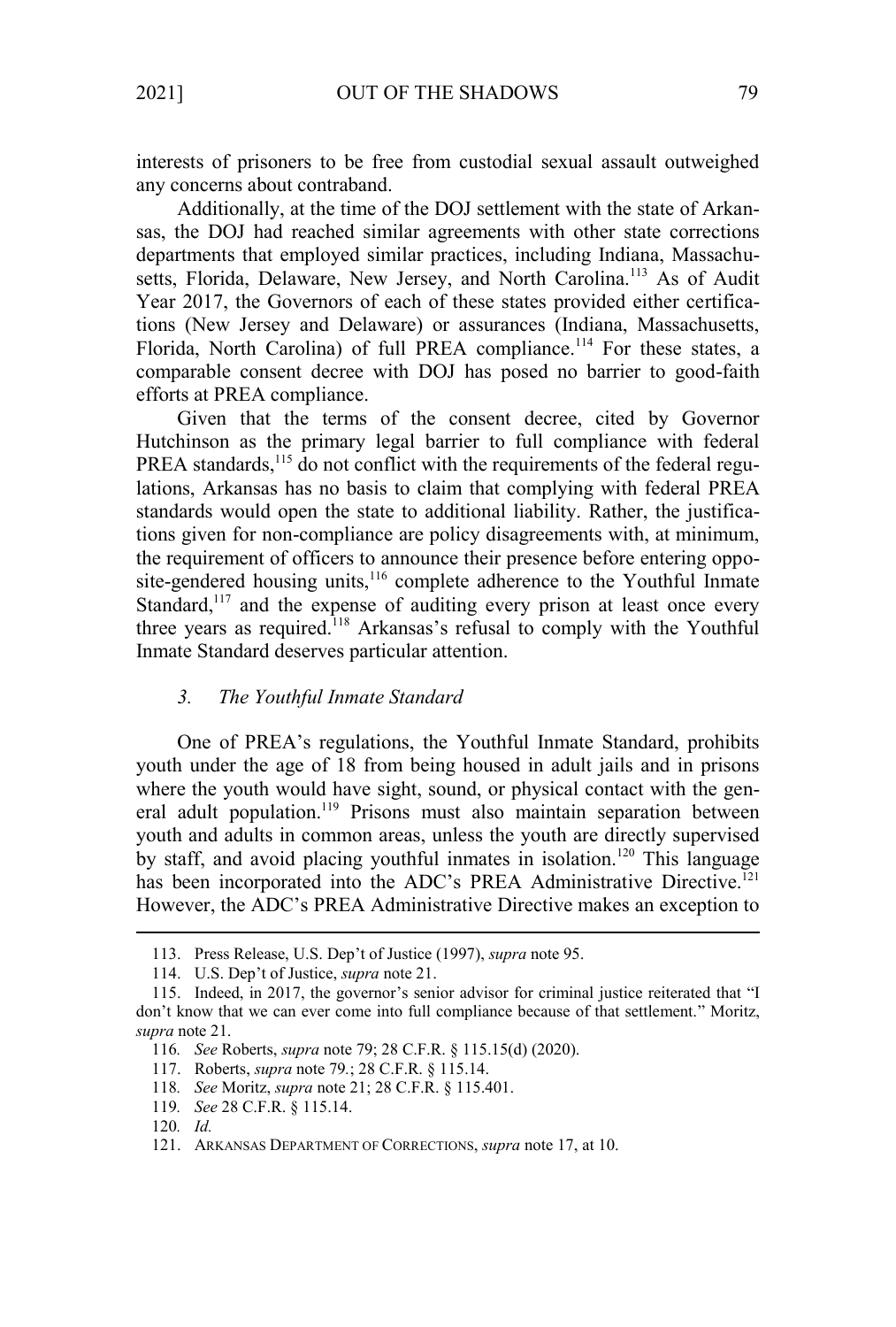the requirement of separating youthful inmates from sight, sound, or physical contact with adult inmates in housing, allowing that "[t]he Director may approve youthful inmates being housed as necessary for healthcare or to participate in an early release program such as boot camp or a re-entry center."<sup>122</sup> Director Kelley's interview with the *Arkansas Democrat-Gazette* further reinforced that such exceptions in violation of the federal Youthful Inmate Standard have been made: "a recent decision she made to allow a 17 year-old to attend a boot camp to earn early release would also be a violation of the federal standards, which dictate that juvenile inmates must either be separated from the adult population or have an officer with them at all  $times$ <sup>"123</sup>

In a letter cosigned by the American Civil Liberties Union (ACLU) of Arkansas and Arkansas Advocates for Children and Families, those organizations called on Governor Hutchinson to implement the Youthful Inmate Standard, pointing to research indicating that youth in adult prisons run the greatest risk of sexual victimization.<sup>124</sup> States such as Oregon and South Dakota have met the requirements of the Youthful Inmate Standard by transferring youth convicted as adults to juvenile facilities.<sup>125</sup> Arkansas should follow the example of Oregon and South Dakota and amend its youthful transfer law and policies to keep all children under the age of 18 out of ADC jurisdiction.

### B. Consequences of Non-Compliance

By refusing to fully comply with PREA, Arkansas has suffered reductions each year in federal grants allocated for law enforcement officers, juvenile justice and delinquency prevention, and preventing violence against women. Withheld grant funding totaled  $$148,023$  in  $2014$ ,<sup>126</sup> \$138,206 in

<sup>122</sup>*. Id.*

<sup>123.</sup> Roberts, *supra* note 79.

<sup>124.</sup> Letter from ACLU of Arkansas & Arkansas Advocates for Children and Families, to Arkansas Governor Asa Hutchinson (Oct. 3, 2016), http://cfyj.org/images/Arkansas\_ PREA\_Letter\_2016.pdf.

<sup>125.</sup> Oregon transfers youth convicted as adults to a juvenile facility based on factors such as whether the youth will complete their sentence before they turn 25, and age, maturity and risk of physical harm in adult prison, while South Dakota entered into an agreement with the North Dakota Department of Corrections to send its young offenders to a State Industrial School where the entire inmate population is under the age of 18. CARMEN E. DAUGHERTY, CAMPAIGN FOR YOUTH JUSTICE, ZERO TOLERANCE: HOW STATES COMPLY WITH PREA'S YOUTHFUL INMATE STANDARD 5 (2015).

<sup>126.</sup> BUREAU OF JUST. ASSISTANCE, IMPACT OF PREA ON DEPARTMENT OF JUSTICE GRANTS (FY 2014), https://www.bja.gov/Programs/14PREA-Reallocations.pdf (last visited Nov. 22, 2020).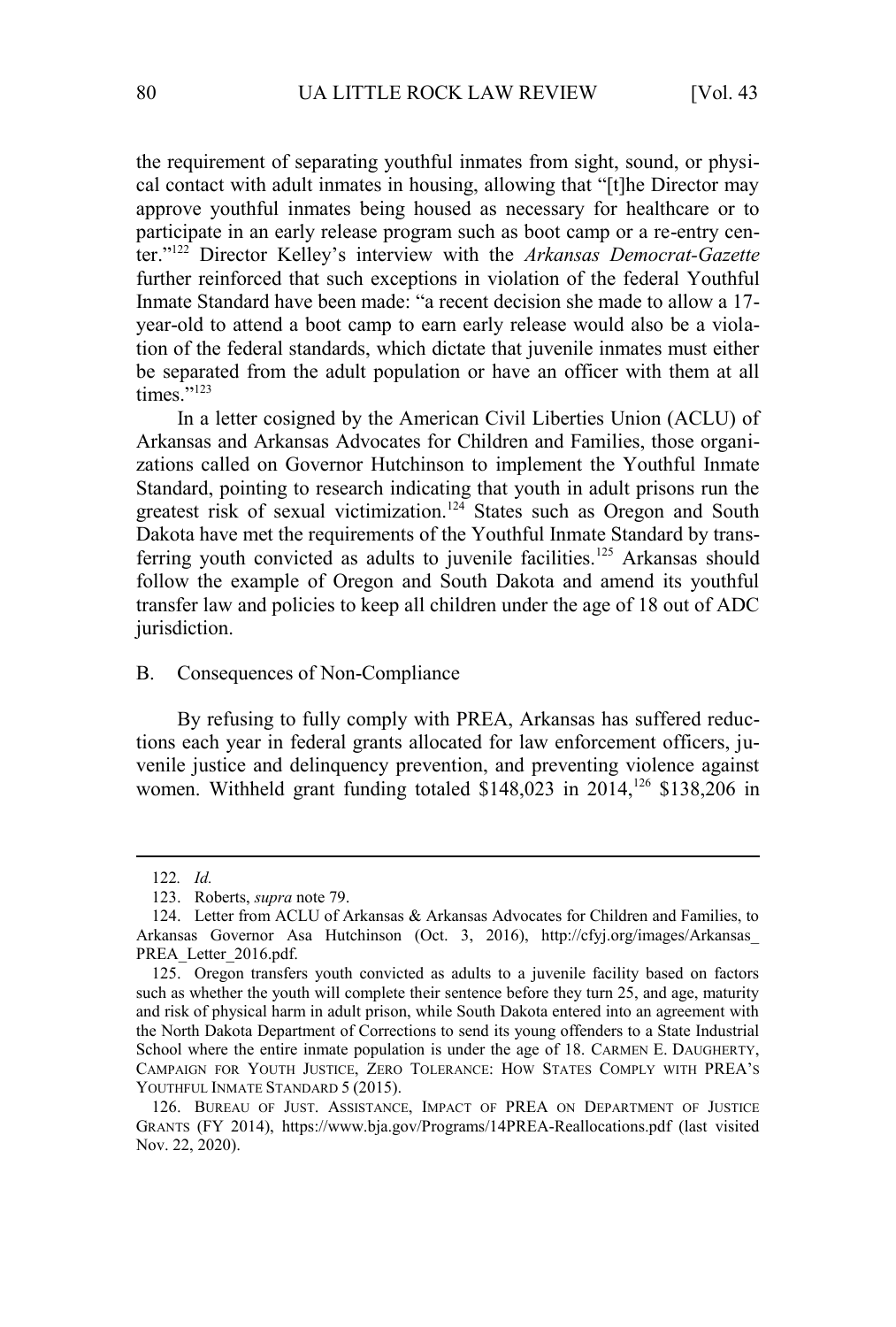$2015$ ,<sup>127</sup> and \$148,311 in 2016.<sup>128</sup> With the passage of the Justice for All Reauthorization Act of 2016, grants administered by the Office of Violence Against Women are no longer subject to  $PREA^{129}$  and consequently, the total amount of federal grant funding withheld from Arkansas for PREA non-compliance in 2019 was \$61,138.<sup>130</sup> As discussed above, a spokesperson for the Governor has stated that losing this amount in grant funding is preferable to the \$100,000 that the spokesperson quotes would be the cost to conduct an audit of the state's prisons that the state knows it will fail.<sup>131</sup> But the ADC's assured failure to pass an audit of its prisons is a consequence of its voluntary refusal to adopt federal PREA standards rather than an avoidance of liability as the Governor claims. In the absence of audits, abuses are currently going unchecked and unmonitored (as evidenced by prisoners' rights litigation), and the audit process, albeit imperfect,  $132$  would bring a minimum standard of oversight and accountability to a closed system.

#### C. Where PREA Does Not Go Far Enough

Eliminating sexual violence in prisons is one small part of remedying the inhumanity of the American prison system as a whole. Further, many scholars have argued that PREA is far from a panacea for addressing prison sexual violence and that other remedies and strategies should be pursued in its place.<sup>133</sup> For prison abolitionists, PREA is part of a long line of prison

129. BUREAU OF JUST. ASSISTANCE, PREA AMENDMENT JUSTICE FOR ALL REAUTHORIZATION ACT OF 2016 FACT SHEET 2 (Sept. 17, 2019), https://bja.ojp.gov/sites/g /files/xyckuh186/files/media/document/jfara-fact-sheet\_updated-2017.03.01.pdf.

130. BUREAU OF JUST. ASSISTANCE. IMPACT OF PREA ON DEPARTMENT OF JUSTICE GRANTS FOR FISCAL YEAR 2019 (2019), https://www.bja.gov/programs/FY2019-PREA-Grant-Impact.pdf (last visited Nov. 22, 2020).

131. Moritz, *supra* note 21.

133*. See generally* Gabriel Arkles, *Prison Rape Elimination Act Litigation and the Perpetuation of Sexual Harm*, 17 N.Y.U. J. LEGIS. & PUB. POL'Y 801, 811 (2014); Giovanna Shay, *PREA's Peril*, 7 NE. U. L.J. 21, 38 (2015); David W. Frank, *Abandoned: Abolishing Female Prisons to Prevent Sexual Abuse and Herald an End to Incarceration*, 29 BERKELEY

<sup>127.</sup> BUREAU OF JUST. ASSISTANCE, IMPACT OF PREA ON DEPARTMENT OF JUSTICE GRANTS (FY 2015), https://www.bja.gov/Programs/2015-PREA-Grant-Impact.pdf (last visited Nov. 22, 2020).

<sup>128.</sup> BUREAU OF JUST. ASSISTANCE. IMPACT OF PREA ON DEPARTMENT OF JUSTICE GRANTS (FY 2016), https://www.bja.gov/Programs/FY2016-PREA-Grant-Impact.pdf. (last visited Nov. 22, 2020). .

<sup>132.</sup> The quality of work of some PREA auditors has come under criticism. *See* Derek Gilna, *Five Years after Implementation, PREA Standards Remain Inadequate*, PRISON LEGAL NEWS (Nov. 8, 2017), https://www.prisonlegalnews.org/news/2017/nov/8/five-years-afterimplementation-prea-standards-remain-inadequate/ ("'The problem is with the auditors themselves. A handful dominate the market, offering cheap audits and quick assessments of facilities,' said Stannow. 'This results in auditors who do little advance research, relying only on documents provided by the agency.'").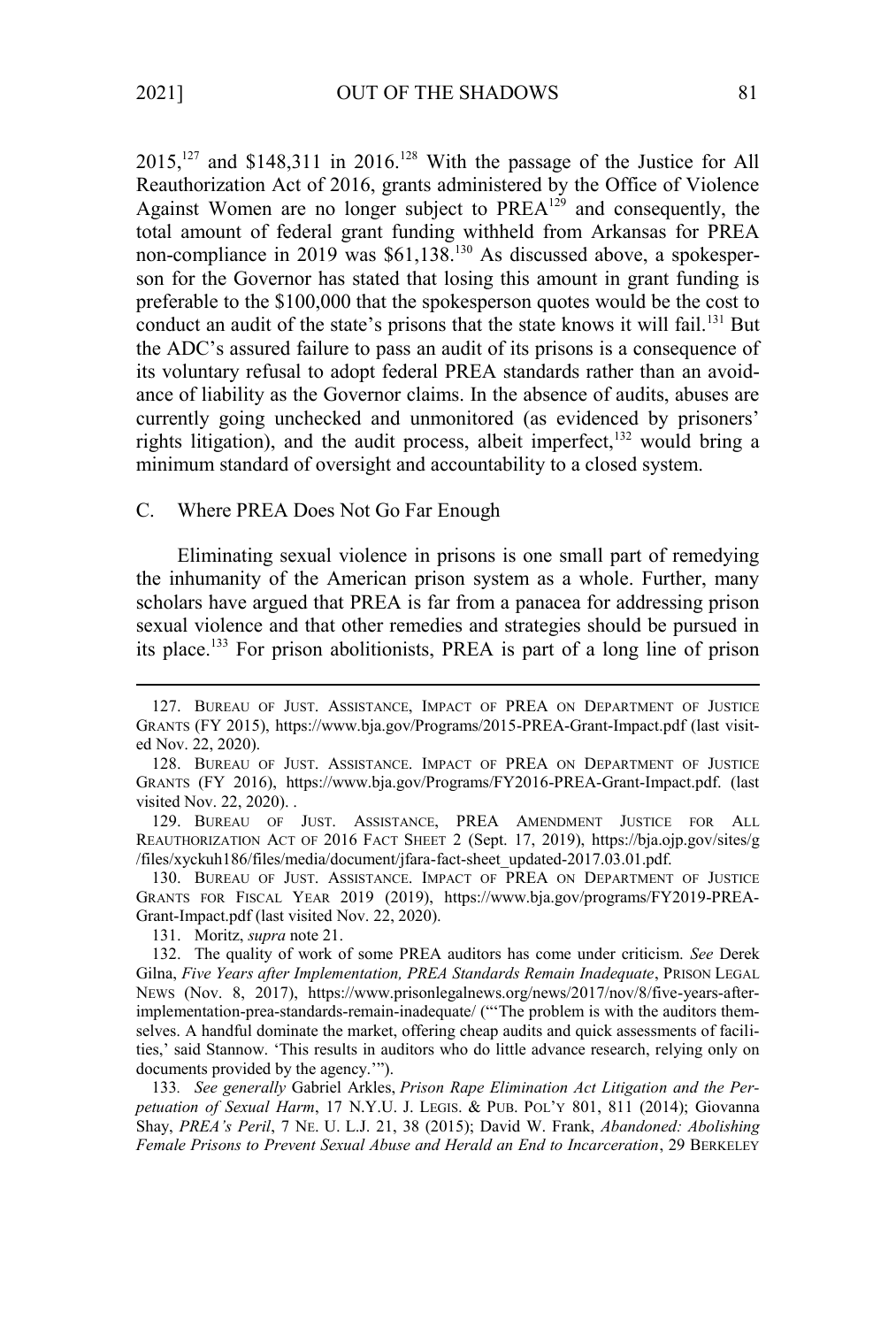reform projects that are doomed to fail because prison itself acts as a form of "sexual punishment" through "loss of privacy and intrusive searches that may be experienced as sexual assaults,  $\frac{1}{2}$  and devoting more money and resources into the prison bureaucracy acts counter to the goal of ending mass incarceration.<sup>135</sup> Professor Gabriel Arkles has argued that PREA's lack of a private right of action raises the barrier of exhaustion of administrative remedies under the PLRA rather than lowering it, making it more difficult for victims of prison violence to bring Section 1983 claims.<sup>136</sup> In addition, the use of PREA as a justification to place people who are labeled as sexual predators into administrative segregation raises concerns about the expansion of solitary confinement as a form of punishment.<sup>137</sup>

As noted professor and advocate of prison abolition Angela Y. Davis has written, "[a] major challenge of this movement is to do the work that will create more humane, habitable environments for people in prison without bolstering the permanence of the prison system."138 One potential strategy of reconciling Angela Davis's challenge to seek an end to mass incarceration while also protecting the health and safety of people already in prison is to pursue non-criminal alternatives to low-level offenses in order to reduce the overall prisoner population,<sup>139</sup> while also embracing measures that seek to improve conditions for those who are currently serving a prison sentence. Encouraging Arkansas to comply with federal PREA standards should therefore be conceived as part of a larger advocacy effort to make conditions of confinement more humane across the board and put fewer people in prison to begin with.

Actions that federal and state officials should take to better address prison sexual violence beyond simply complying with existing PREA standards include: (1) Congress should amend PREA to include a private right of action; (2) Arkansas should restrict the use of administrative segregation as a form of punishment in its PREA procedures; and (3) Arkansas should keep all children under 18 out of adult prisons.

In the next section, this note will address how PREA procedures in Arkansas have influenced prisoner rights litigation, particularly as the policies

- 136*. See* Arkles, *supra* note 133, at 811.
- 137*. See infra* Section IV.B.

J. GENDER L. & JUST. 1, 11 (2014); Kevin Medina & Brian Nguyen, *Acknowledged but Ignored: A Critical Race Theory Approach to the Prison Rape Elimination Act*, 2 QUEER CATS J. L. OF LGBTQ STUD. 59, 72 (2018); Stern, *supra* note 30, at 735.

<sup>134.</sup> Shay, *supra* note 133, at 38.

<sup>135.</sup> Frank, *supra* note 133, at 11–20.

<sup>138.</sup> ANGELA Y. DAVIS, ARE PRISONS OBSOLETE? 103 (Greg Ruggiero ed., 2003).

<sup>139.</sup> Stern, *supra* note 30, at 765 ("Noncriminal alternatives reject using the state or criminal justice system, but instead focus on decriminalizing certain behaviors, addressing underlying sociocultural and economic disparities, and utilizing restorative justice in lieu of criminal sanctions to address interpersonal and domestic violence.").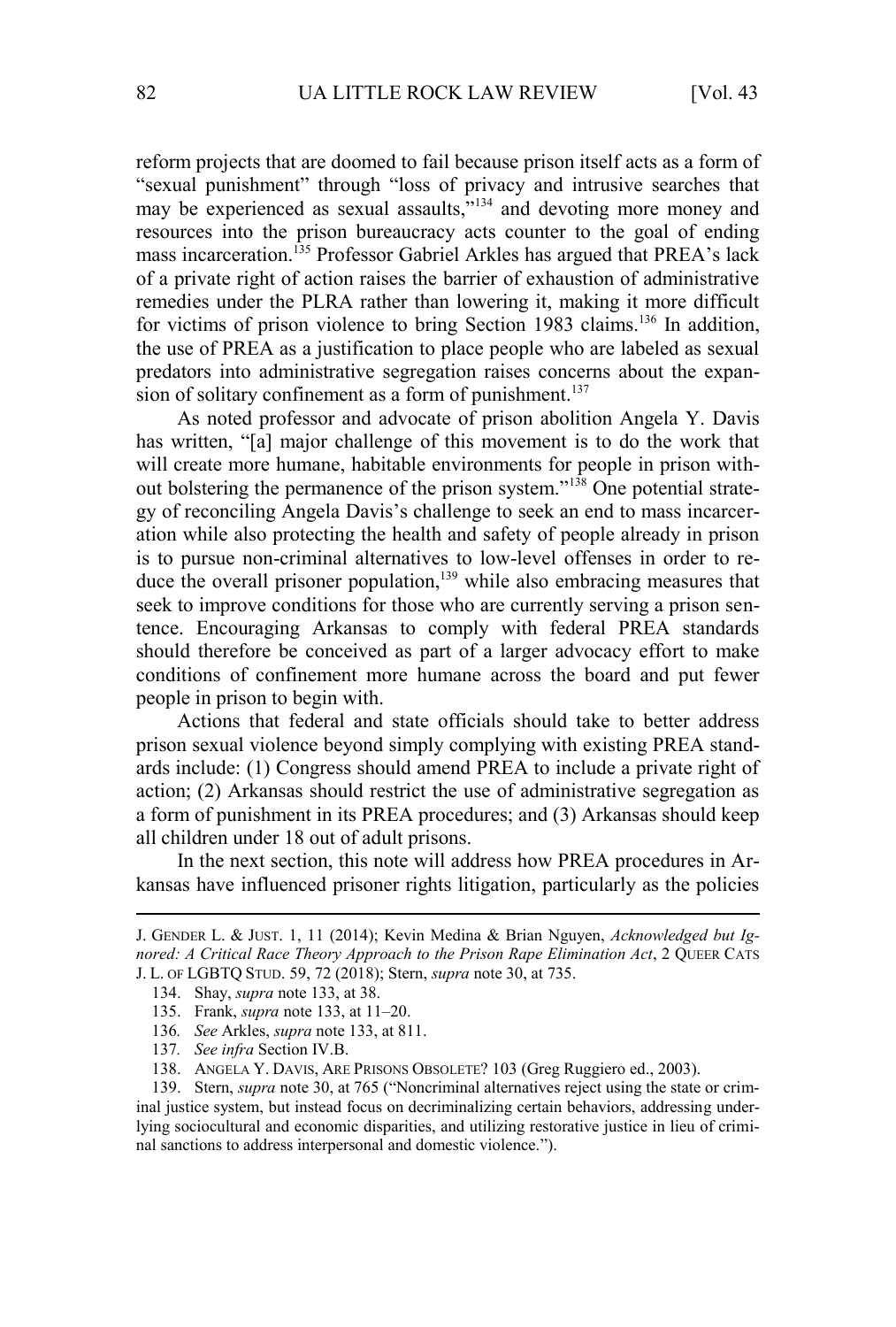have affected the requirement of administrative exhaustion under the PLRA and expanded the use of administrative segregation.

#### IV. PREA AND SECTION 1983 LITIGATION IN ARKANSAS

Prisoners who have been victims of sexual violence, particularly custodial rape at the hands of prison staff, may not find a suitable remedy in PREA and instead elect to pursue a civil lawsuit. Nevertheless, enacting PREA could mitigate against harsh measures such as solitary confinement, despite PREA not providing a private cause of action. In the aftermath of *Farmer v. Brennan*, the typical claim brought for sexual abuse in prison is through 42 U.S.C. § 1983<sup>140</sup> based on a prisoner's claim of cruel and unusual punishment under the Eighth Amendment. Claims may also be brought under the Fourth Amendment because an expectation of bodily privacy extends to inmates.<sup>141</sup> Finally, prisoners harmed by sexual assault may also bring state law tort claims.<sup>142</sup>

#### A. PLRA and the Requirement of Administrative Exhaustion

The biggest hurdle for prisoners to overcome in their Section 1983 claims is the requirement to exhaust administrative remedies before bringing a case in federal court under the PLRA.143 In *Woodford v. Ngo*, the U.S. Supreme Court held that prisoners must fully exhaust all internal grievance procedures as defined by the correctional unit before suing under Section 1983.<sup>144</sup>

*Villarreal v. Dewitt* provides an illustration of how exhaustion of grievance procedures imposes a barrier to prisoners attempting to sue for sexual harm inflicted at the hands of prison staff. In that case, the plaintiff survived the defendant's motion for summary judgment on the theory that prison grievance procedures were not fully exhausted before the plaintiff brought suit.<sup>145</sup> The court held that the record evidence raised an inference that prison officials at McPherson Unit misled Arnett by informing her that Internal Affairs would handle her allegations of sexual abuse rather than

- 143. 42 U.S.C. § 1997e(a) (2012).
- 144. Woodford v. Ngo, 548 U.S. 81, 94 (2006).
- 145. 2018 WL 4701788, at \*11 (E.D. Ark. Sept. 28, 2018).

<sup>140.</sup> A claim under 42 U.S.C. § 1983, or a "Section 1983 claim," may be brought by an individual who alleges that he or she has suffered a deprivation of Constitutional rights, or rights secured by a law passed by Congress, under color of any statute, ordinance, regulation, custom, or usage, of any State or Territory or the District of Columbia . . . ." 42 U.S.C.. § 1983 (2020).

<sup>141</sup>*. See* Arkles, *supra* note 133, at 808; Florence v. Bd. of Chosen Freeholders, 132 S. Ct. 1510, 1523 (2012).

<sup>142.</sup> Arkles, *supra* note 133, at 809.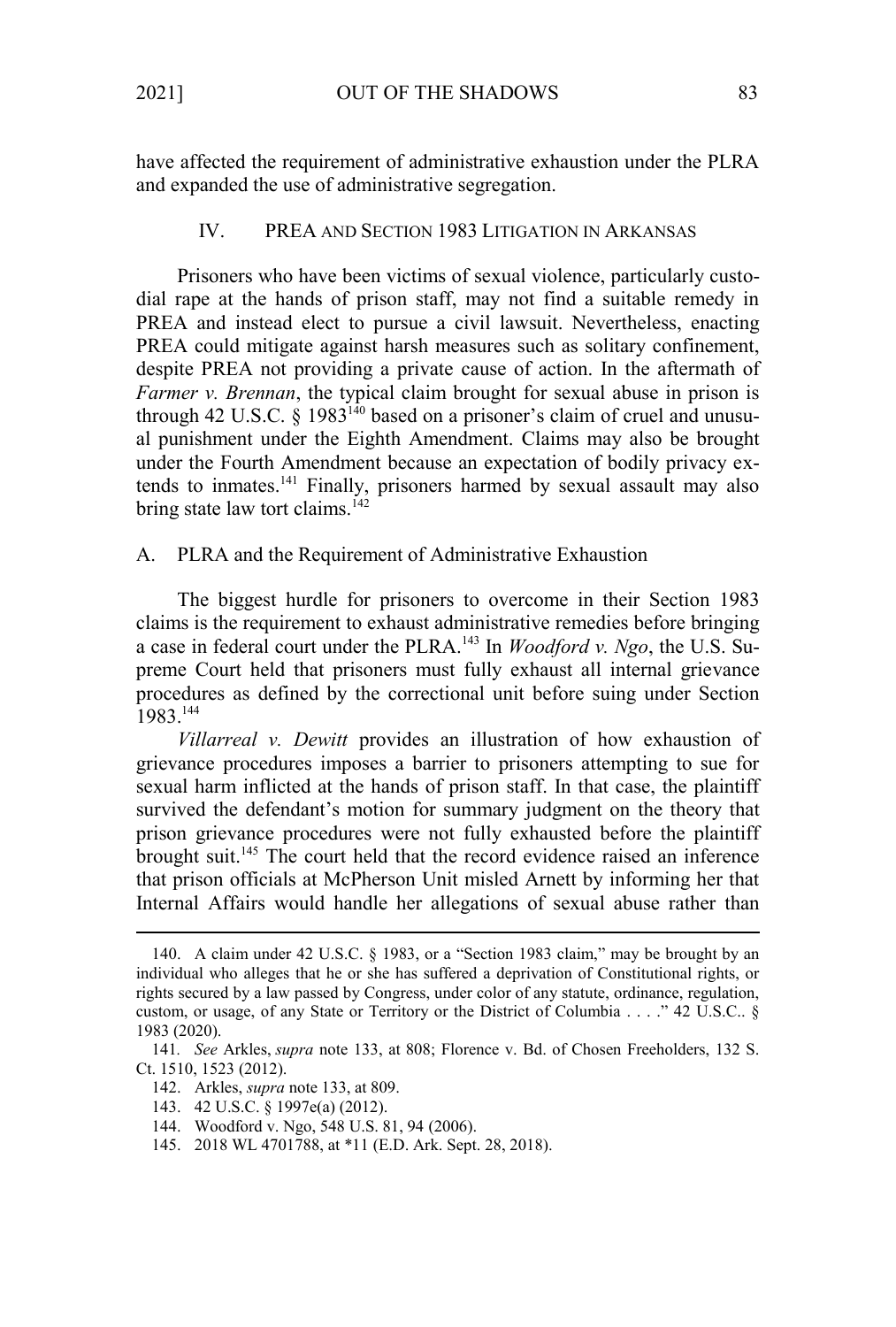informing her of her right to proceed using the correct grievance procedures that constitute administrative exhaustion.<sup>146</sup> Additionally, Arnett followed the grievance procedures, but did not appeal the decision of the warden when she was informed that her case was "with merit."<sup>147</sup> Finally, the court found that Arnett raised an inference that prison officials interfered with her ability to file grievances through a series of explicit statements and alleged conduct that pressured her to remain silent about the abuse she suffered at the hands of Dewitt.<sup>148</sup> The *Villarreal* case is still in litigation and has yet to reach final judgment, but by withstanding a challenge based on failure to exhaust administrative remedies under PLRA, the plaintiff has survived the stage that ends most prisoner Section 1983 claims.

A prisoner reporting her abuse under the ADC PREA procedures must also separately follow the prison's internal grievance process in order to meet the required exhaustion of administrative remedies if she intends to bring a Section 1983 lawsuit.<sup>149</sup> Further, prisoners in Arkansas cannot sustain a Section 1983 suit on the sole basis that an official failed to follow policies to investigate a PREA complaint.<sup>150</sup> Judge Timothy Brooks of the United States District Court for the Western District of Arkansas, in ruling on a lawsuit brought by a detainee in a county jail, quotes a decision out of Alabama, *Jacoby v. PREA Coordinator*, <sup>151</sup> that "[t]he Constitution does not require officials to investigate or otherwise correct wrongdoing after it has happened," and that therefore any alleged failure to "follow PREA investigation regulations did not contribute to the sexual assault of the Plaintiff."<sup>152</sup> Because PREA does not provide a private cause of action for failure to investigate a claim and the Constitution has not been found to guarantee a right to an investigation, the plaintiff-detainee's official capacity claim against the jail staff failed.<sup>153</sup> The existence of PREA, therefore, does not provide a means through which a prisoner can advance a private lawsuit,

<sup>146</sup>*. Id.* at \*11.

<sup>147</sup>*. Id.* at \*14. As the opinion explains, "A determination that her grievance was 'with merit,' viewed in the light most favorable to Ms. Arnett, is unlikely to be characterized as an unsatisfactory response from which to appeal. *Id.*

<sup>148</sup>*. Id.* at \*16.

<sup>149</sup>*. See* ARKANSAS DEPARTMENT OF CORRECTIONS, *supra* note 17; ARKANSAS DEPARTMENT OF CORRECTIONS, ADMINISTRATIVE DIRECTIVE 12-16 INMATE GRIEVANCE PROCEDURE (May 28, 2012); *see also* Bledsoe v. McDowel, 4:16-CV-4057, 2017 WL 1091332, at 3 (W.D. Ark. Mar. 21, 2017) (finding that the Plaintiff's PREA complaint could not substitute for a properly filed grievance as outlined in Arkansas Department of Community Corrections' grievance procedure.).

<sup>150.</sup> Hendrickson v. Schuster, No. 16-CV-05057, 2018 WL 1597711, at \*12 (W.D. Ark. Apr. 2, 2018).

<sup>151. 2017</sup> WL 2962858, at \*5 (N.D. Ala. Apr. 4, 2017).

<sup>152</sup>*. Hendrickson*, 2018 WL 1597711, at \*12.

<sup>153</sup>*. Id.* at 12.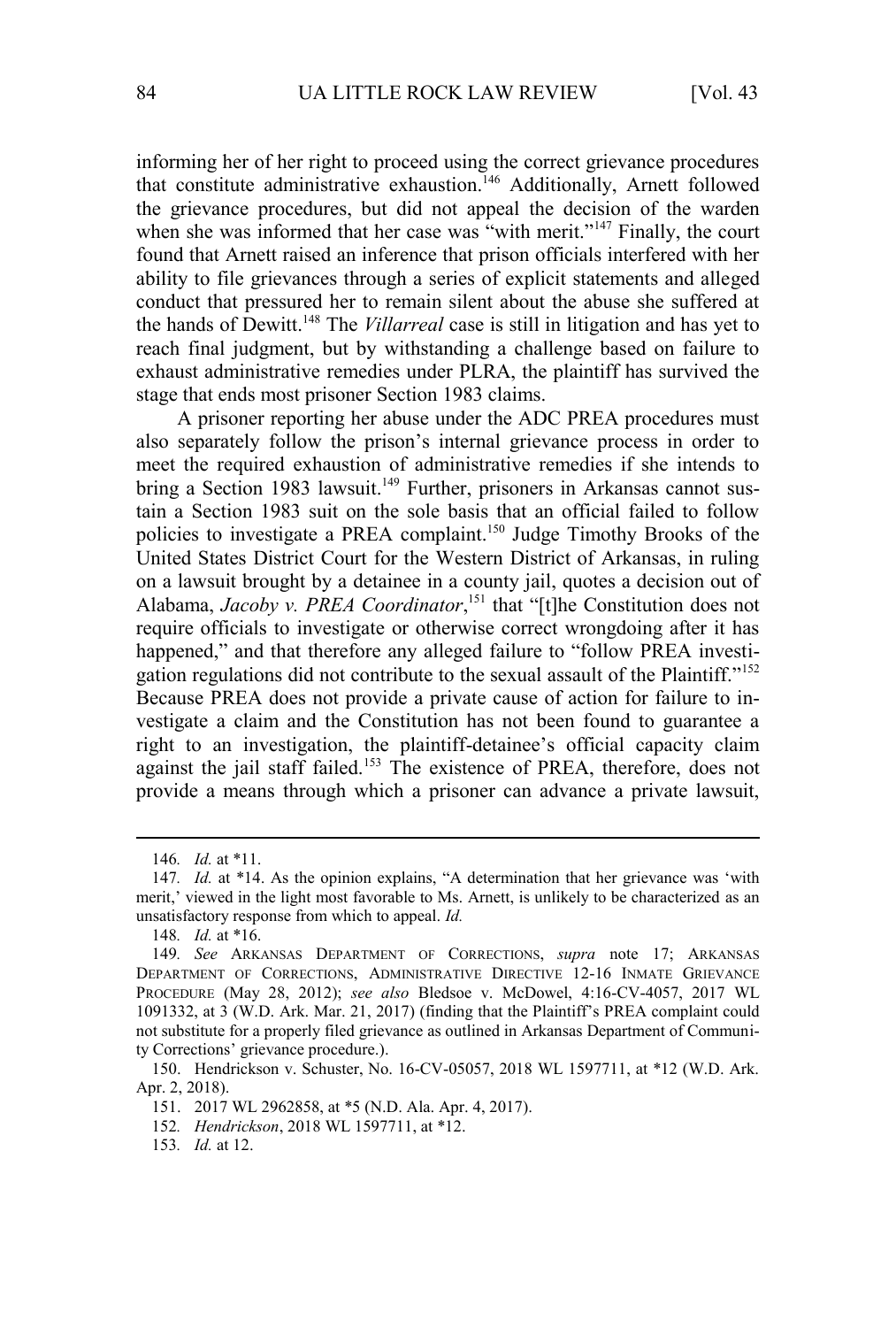and PREA reporting in Arkansas does not fulfill the PLRA's requirement of administrative exhaustion.

## B. PREA Segregation Cases

One of the most frequently litigated PREA issues using Section 1983 in Arkansas is the ADC's practice of placing prisoners who have been labeled PREA offenders in administrative segregation.<sup>154</sup> According to the ADC PREA policy, all "PREA inmates" are placed in single-man housing status, subject to review every six months, and subject to review for eligibility for programs and/or job assignments every ninety days.<sup>155</sup> Once removed from single-man housing, the PREA label remains with the person throughout his or her sentence, albeit as inactive.<sup>156</sup> When PREA policies came into effect in the ADC in 2005, plaintiffs in these cases who had received a disciplinary conviction for rape prior to the enactment of the policies had their housing policies reviewed and were assigned to single-cell housing for violations that took place years earlier. $157$ 

ADC inmates have been labelled PREA offenders and placed in administrative segregation even when the act that triggered the designation was consensual sex with a fellow inmate.<sup>158</sup> The national PREA standards specify that prisons may not designate non-coerced sexual acts as sexual abuse, $159$ and the ADC's PREA policy notes that "consensual sexual activity between inmates does not qualify as a PREA incident although it is against the ADC policy and can lead to a disciplinary action." <sup>160</sup> Administrative segregation as a remedy for PREA violations in Arkansas raises concerns about the expansion of isolation as a form of punishment, particularly as the label of being a PREA offender or even "victim-prone" remains with a prisoner throughout his or her sentence and any future terms of imprisonment, open-

<sup>154</sup>*. See, e.g.,* Bailey v. Hobbs, No. 5:11CV00031 JLH, 2012 WL 3038856 (E.D. Ark. July 25, 2012); Linell v. Norris, 2009 Ark. 303, 320 S.W.3d 642; Waller v. Maples, No. 1:11CV00053 JLH-BD, 2011 WL 3861370 (E.D. Ark. July 26, 2011), *report and recommendation adopted*, No. 1:11CV00053 JLH-BD, 2011 WL 3861369 (E.D. Ark. Aug. 31, 2011); McKnight v. Hobbs, No. 2:10CV00168 DPM HDY, 2010 WL 5056024 (E.D. Ark. Nov. 18, 2010), *report and recommendation adopted*, No. 2:10-CV-168-DPM HDY, 2010 WL 5056013 (E.D. Ark. Dec. 6, 2010).

<sup>155.</sup> ARKANSAS DEPARTMENT OF CORRECTIONS, *supra* note 17, at 17.

<sup>156</sup>*. Id.* at 18.

<sup>157</sup>*. See Bailey*, 2012 WL 3038856, at \*1; *Linell*, 2009 Ark. at 2–3, 320 S.W.3d at 642– 43.

<sup>158.</sup> Arkles, *supra* note 133, at 817–18; s*ee Waller*, 2011 WL 3861370, at \*1; *McKnight*, 2010 WL 5056024, at \*2.

<sup>159. 28</sup> C.F.R. § 115.78(g) (2020).

<sup>160</sup>*. CY2017 Annual PREA Report*,*supra* note 76, at 3.